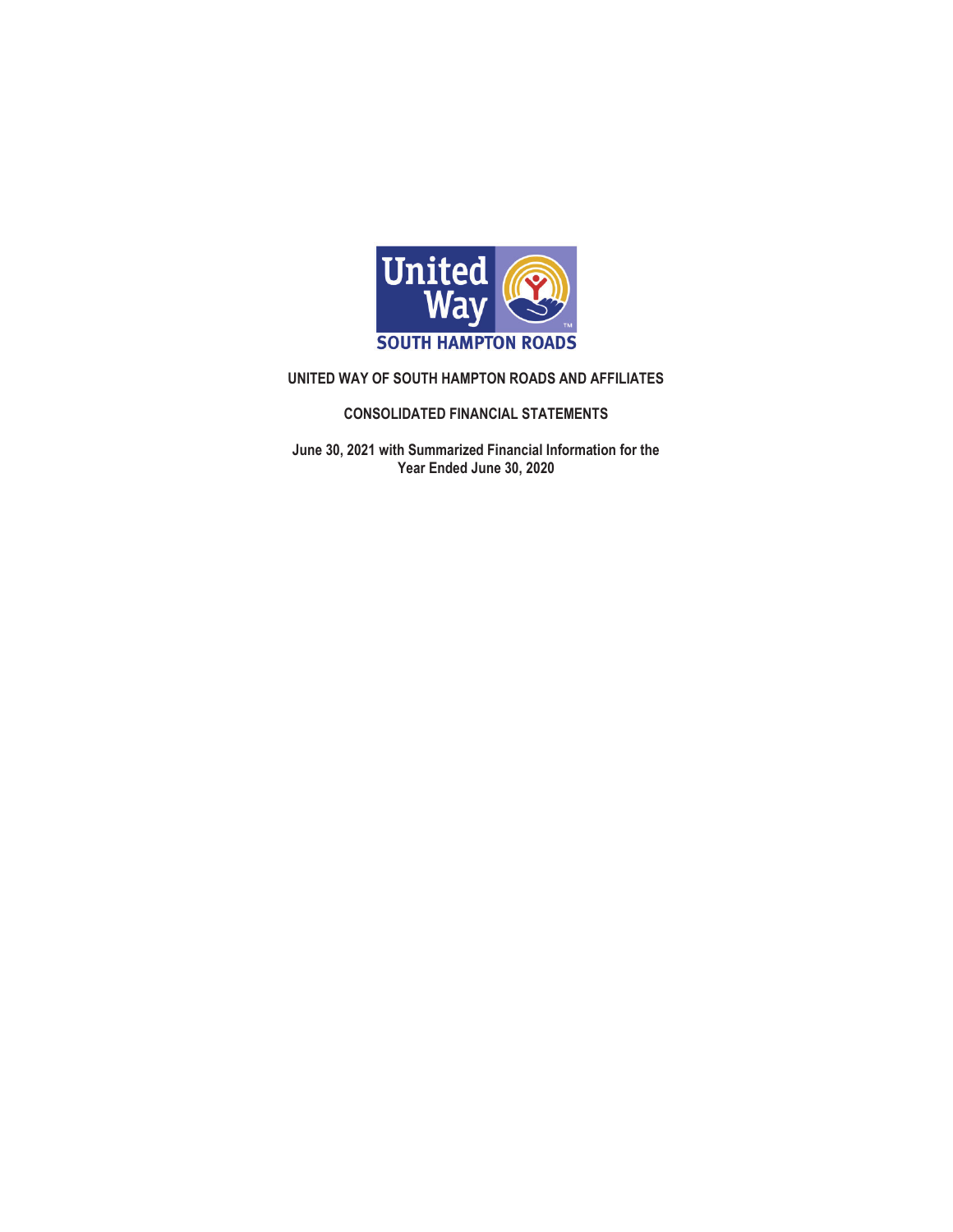## **CONTENTS**

| <b>INDEPENDENT AUDITOR'S REPORT</b>                | $1 - 2$   |
|----------------------------------------------------|-----------|
| <b>FINANCIAL STATEMENTS</b>                        |           |
| Consolidated statements of financial position      |           |
| Consolidated statement of activities               | 4         |
| Consolidated statement of functional expenses      | 5         |
| Consolidated statements of cash flows              | $6 - 7$   |
| Notes to the consolidated financial statements     | $8 - 25$  |
| SUPPLEMENTAL INFORMATION (UNAUDITED)               |           |
| Consolidated schedule of distributions to agencies | $26 - 29$ |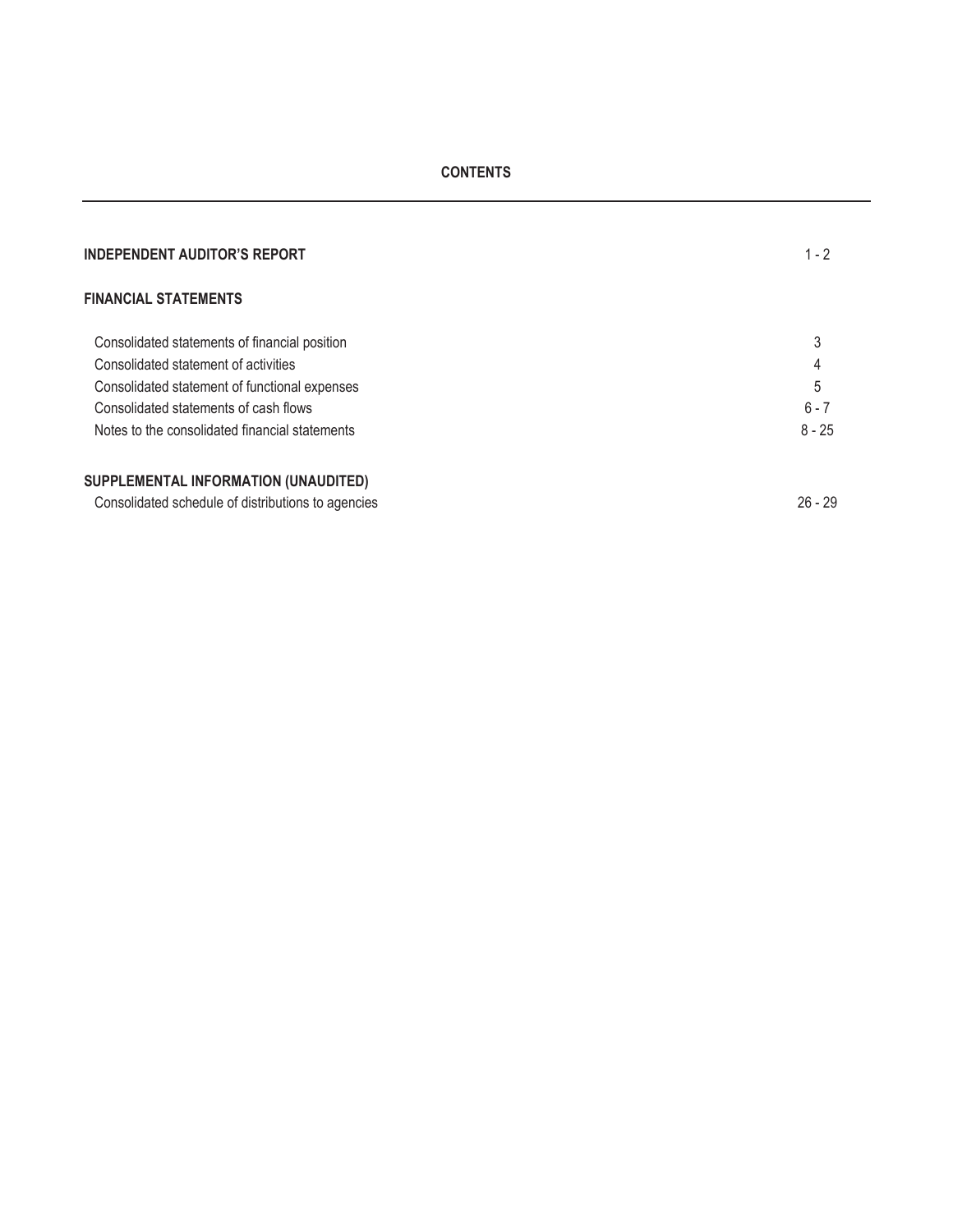# WALL EINHORN<sup>&</sup> CHERNITZER

 $-$  CPAs & ADVISORS  $-$ 

## **INDEPENDENT AUDITOR'S REPORT**

Board of Directors **United Way of South Hampton Roads and Affiliates** Norfolk, Virginia

#### **Report on the Financial Statements**

We have audited the accompanying consolidated financial statements of **United Way of South Hampton Roads and Affiliates** (collectively referred to as "the Organization"), which comprise the consolidated statement of financial position as of June 30, 2021, and the related consolidated statements of activities, functional expenses, and cash flows for the year then ended and the related notes to the consolidated financial statements.

#### *Management's Responsibility for the Consolidated Financial Statements*

Management is responsible for the preparation and fair presentation of these consolidated financial statements in accordance with accounting principles generally accepted in the United States of America; this includes the design, implementation and maintenance of internal control relevant to the preparation and fair presentation of consolidated financial statements that are free from material misstatement, whether due to fraud or error.

## *Auditor's Responsibility*

Our responsibility is to express an opinion on these consolidated financial statements based on our audit. We conducted our audit in accordance with auditing standards generally accepted in the United States of America. Those standards require that we plan and perform the audit to obtain reasonable assurance about whether the consolidated financial statements are free from material misstatement.

An audit involves performing procedures to obtain audit evidence about the amounts and disclosures in the consolidated financial statements. The procedures selected depend on the auditor's judgment, including the assessment of the risks of material misstatement of the consolidated financial statements, whether due to fraud or error. In making those risk assessments, the auditor considers internal control relevant to the Organization's preparation and fair presentation of the consolidated financial statements in order to design audit procedures that are appropriate in the circumstances, but not for the purpose of expressing an opinion on the effectiveness of the Organization's internal control. Accordingly, we express no such opinion. An audit also includes evaluating the appropriateness of accounting policies used and the reasonableness of significant accounting estimates made by management, as well as evaluating the overall presentation of the consolidated financial statements.

We believe that the audit evidence we have obtained is sufficient and appropriate to provide a basis for our audit opinion.

## *Opinion*

In our opinion, the consolidated financial statements referred to above present fairly, in all material respects, the financial position of the Organization as of June 30, 2021, and the changes in its net assets and its cash flows for the year then ended in accordance with accounting principles generally accepted in the United States of America.



CONFIDENCE | COLLABORATION | COMMITMENT

P: 757.625.4700 F: 757.625.0527 www.wec-cpa.com 150 West Main Street, Suite 1200 Norfolk, Virginia 23510

American Institute of Certified Public Accountants Independently Owned Member of CPAmerica International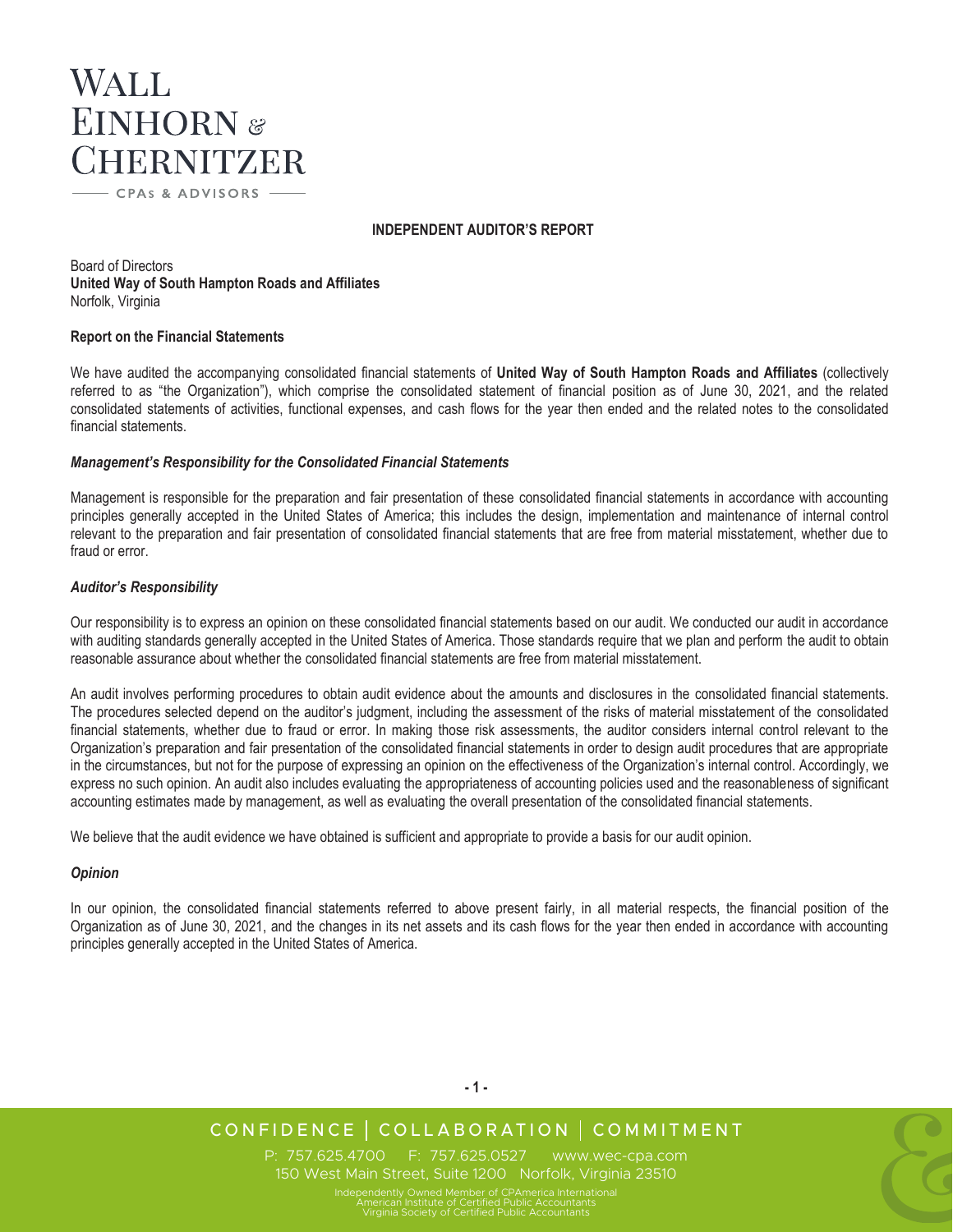#### *Other Matter*

Our audit was conducted for the purpose of forming an opinion on the basic consolidated financial statements as a whole. The supplemental consolidated schedule of distributions to agencies is presented for purposes of additional analysis and is not a required part of the basic consolidated financial statements. Such information has not been subjected to the auditing procedures applied in the audit of the basic consolidated financial statements, and accordingly, we do not express an opinion or provide any assurance on it.

#### **Report on Summarized Comparative Information**

We have previously audited the Organization's June 30, 2020 consolidated financial statements, and we expressed an unmodified audit opinion on those audited consolidated financial statements in our report dated October 27, 2020. In our opinion, the summarized comparative information presented herein as of and for the year ended June 30, 2021 is consistent, in all material respects, with the audited consolidated financial statements from which it has been derived.

Norfolk, Virginia October 13, 2021

Will Enfort Chemitre PC.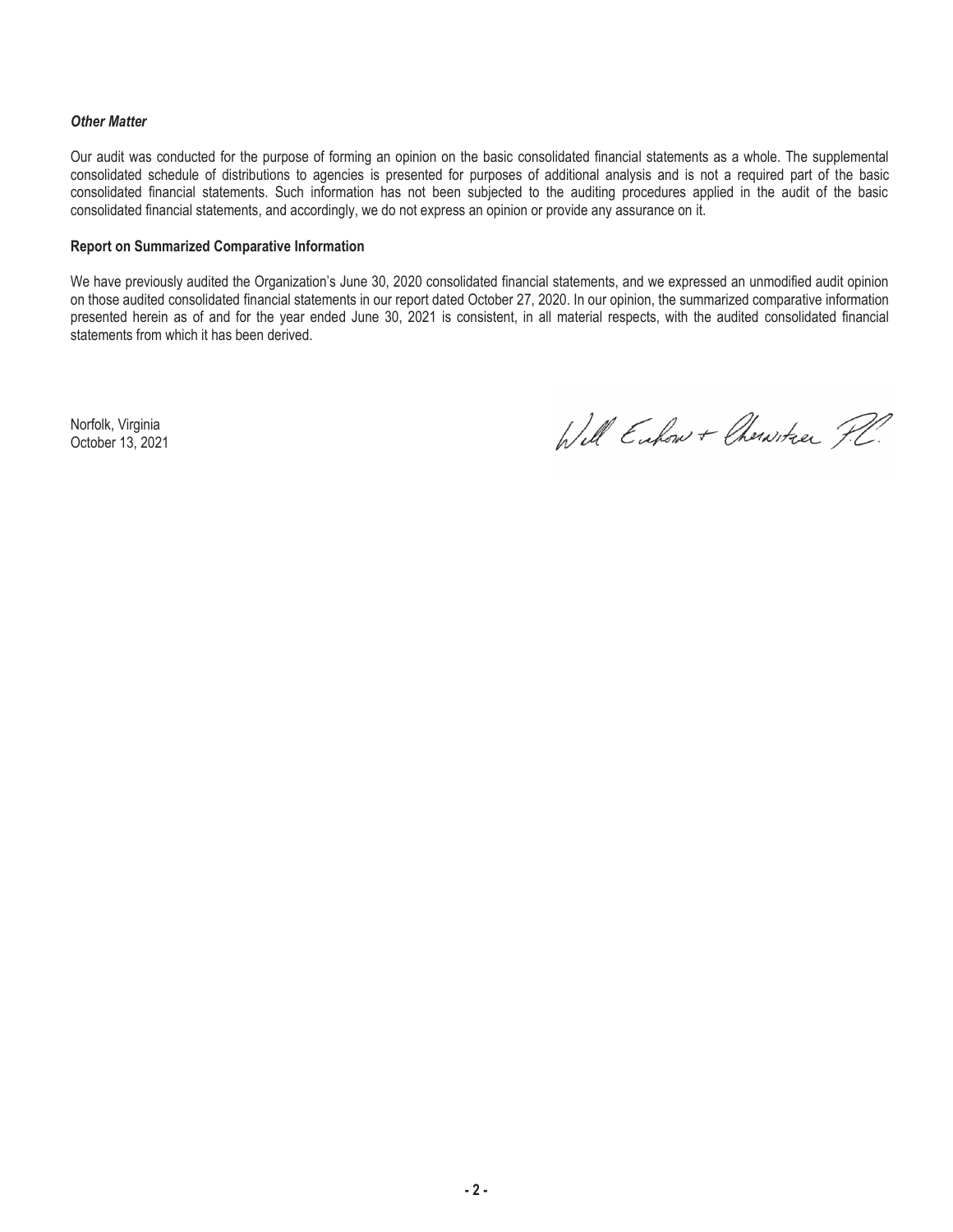## **CONSOLIDATED STATEMENTS OF FINANCIAL POSITION**

## **June 30, 2021 and 2020**

|                                                                       |    | 2021       | 2020             |
|-----------------------------------------------------------------------|----|------------|------------------|
| <b>ASSETS</b>                                                         |    |            |                  |
| Cash and cash equivalents                                             | S  | 5,859,626  | \$<br>4,086,142  |
| Restricted cash                                                       |    | 2,318,198  | 4,849,077        |
| Unconditional promises to give, net                                   |    | 7,131,065  | 8,023,750        |
| Prepaid expenses and other assets                                     |    | 149,385    | 190,048          |
| Cash surrender value of life insurance                                |    | 144,479    | 137,102          |
| Investments                                                           |    | 65,768,629 | 31,378,305       |
| Funds held in trust by others                                         |    | 1,417,651  | 1,139,625        |
| Property and equipment, net                                           |    | 723,366    | 774,803          |
| <b>Total assets</b>                                                   |    | 83,512,399 | \$<br>50,578,852 |
| <b>LIABILITIES AND NET ASSETS</b>                                     |    |            |                  |
| <b>Liabilities</b>                                                    |    |            |                  |
| Accounts payable and accrued expenses                                 | \$ | 168,551    | \$<br>167,461    |
| Allocations and grants payable                                        |    | 370,115    | 847,071          |
| Capital lease obligation                                              |    | 19,239     | 16,046           |
| Due to other United Way's, federated agencies and other organizations |    | 6,875,418  | 4,969,349        |
| Paycheck Protection Program note payable                              |    | 509,962    | 499,000          |
| Vehicle note payable                                                  |    | 14,159     | 17,140           |
| Designations payable - Virginia Beach Tragedy Fund                    |    | 6,804      | 31,294           |
| Deferred revenue                                                      |    |            | 124,872          |
| <b>Total liabilities</b>                                              |    | 7,964,248  | 6,672,233        |
| <b>Commitments - See Note 8</b>                                       |    |            |                  |
| <b>Net Assets</b>                                                     |    |            |                  |
| Without donor restrictions:                                           |    |            |                  |
| General                                                               |    | 5,286,675  | 3,006,283        |
| Board designated - income from permanently endowed funds              |    | 7,337,840  | 1,789,590        |
| Board designated - impact fund                                        |    | 3,012,697  | 2,411,422        |
| Board designated - MacKenzie Scott gift                               |    | 10,000,000 |                  |
| Total net assets without donor restrictions                           |    | 25,637,212 | 7,207,295        |
| With donor restrictions:                                              |    |            |                  |
| Time or purpose restricted                                            |    | 17,232,929 | 9,215,543        |
| Permanently restricted                                                |    | 32,678,010 | 27,483,781       |
| Total net assets with donor restrictions                              |    | 49,910,939 | 36,699,324       |
| <b>Total net assets</b>                                               |    | 75,548,151 | 43,906,619       |
| <b>Total liabilities and net assets</b>                               |    | 83,512,399 | \$<br>50,578,852 |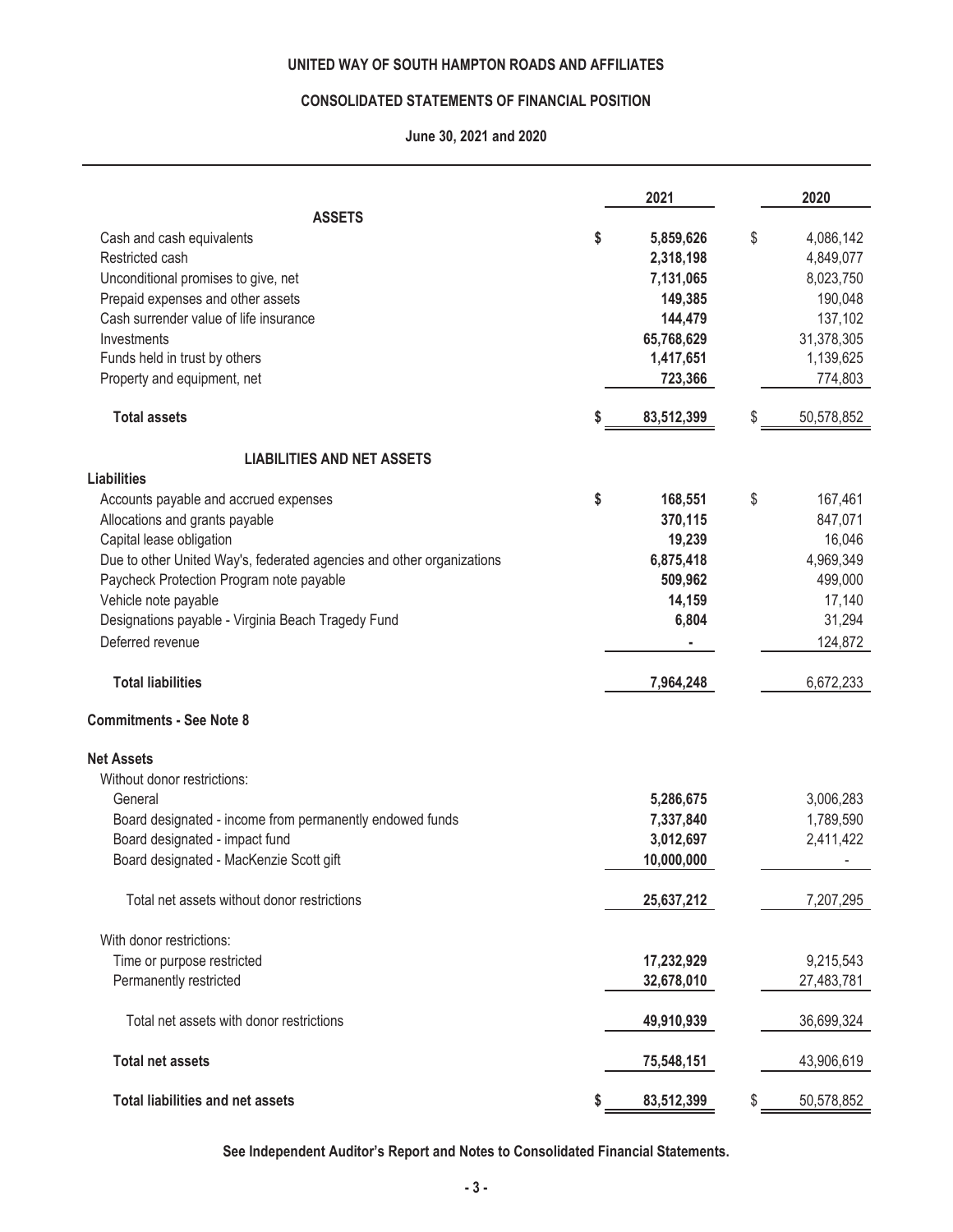## **CONSOLIDATED STATEMENT OF ACTIVITIES**

## **Year Ended June 30, 2021 with Summarized Financial Information for the Year Ended June 30, 2020**

|                                              |                                |                     |    |                                      | 2021 |                    |                |                   |
|----------------------------------------------|--------------------------------|---------------------|----|--------------------------------------|------|--------------------|----------------|-------------------|
|                                              | <b>With Donor Restrictions</b> |                     |    |                                      |      |                    | 2020           |                   |
|                                              |                                |                     |    | <b>Without Donor Time or Purpose</b> |      | <b>Permanently</b> |                | <b>Summarized</b> |
|                                              |                                | <b>Restrictions</b> |    | <b>Restricted</b>                    |      | <b>Restricted</b>  | <b>Total</b>   | Total             |
| <b>PUBLIC SUPPORT AND OTHER REVENUE</b>      |                                |                     |    |                                      |      |                    |                |                   |
| Community campaigns:                         |                                |                     |    |                                      |      |                    |                |                   |
| Annual campaign                              | \$                             |                     | \$ | 8,195,877 \$                         |      | 371,771 \$         | 8,567,648 \$   | 8,925,119         |
| United for the Future campaign               |                                | 601,275             |    |                                      |      | 4,544,431          | 5,145,706      | 7,804,335         |
| Coronavirus relief campaign                  |                                |                     |    | 226,769                              |      |                    | 226,769        | 2,579,023         |
| Other campaigns                              |                                |                     |    | 271,722                              |      |                    | 271,722        | 635,082           |
| Future annual campaigns                      |                                |                     |    |                                      |      |                    |                | 500,256           |
| Less: donor designations                     |                                |                     |    | (2,712,820)                          |      |                    | (2,712,820)    | (2,575,912)       |
| Net amount available to United Way           |                                | 601,275             |    | 5,981,548                            |      | 4,916,202          | 11,499,025     | 17,867,903        |
| Revenues:                                    |                                |                     |    |                                      |      |                    |                |                   |
| Virginia Beach Relief Fund                   |                                |                     |    | 28,820,000                           |      |                    | 28,820,000     |                   |
| Less: donor designations                     |                                |                     |    | (12, 632, 500)                       |      |                    | (12, 632, 500) |                   |
| Grants and other contributions               |                                | 10,063,828          |    | 1,318,756                            |      |                    | 11,382,584     | 1,074,376         |
| Investment return, net                       |                                | 7,268,283           |    |                                      |      | 352,706            | 7,620,989      | 346,775           |
| In-kind contributions                        |                                | 69,102              |    | 6,080                                |      |                    | 75,182         | 200,894           |
| Program administration and contract fees     |                                | 327,752             |    |                                      |      |                    | 327,752        | 451,086           |
| Other                                        |                                | 126,348             |    |                                      |      |                    | 126,348        | 163,911           |
| Paycheck Protection Program note payable     |                                |                     |    |                                      |      |                    |                |                   |
| forgiveness                                  |                                | 499,000             |    |                                      |      |                    | 499,000        |                   |
| Virginia Beach Tragedy Fund                  |                                |                     |    |                                      |      |                    |                | 1,853,461         |
| Less: donor designations                     |                                |                     |    |                                      |      |                    |                | (1,853,461)       |
| Net assets released from restrictions        |                                | 15,551,177          |    | (15, 476, 498)                       |      | (74, 679)          |                |                   |
| Total public support and other revenue       |                                | 34,506,765          |    | 8,017,386                            |      | 5,194,229          | 47,718,380     | 20,104,945        |
| <b>EXPENSES</b>                              |                                |                     |    |                                      |      |                    |                |                   |
| Program services:                            |                                |                     |    |                                      |      |                    |                |                   |
| Distributions to agencies and programs       |                                | 24,631,765          |    |                                      |      |                    | 24,631,765     | 6,560,941         |
| Coronavirus relief distributions             |                                | 1,407,196           |    |                                      |      |                    | 1,407,196      | 1,122,001         |
| Less: donor designations                     |                                | (15, 345, 320)      |    |                                      |      |                    | (15, 345, 320) | (2,575,912)       |
| Net funds distributed                        |                                | 10,693,641          |    |                                      |      |                    | 10,693,641     | 5,107,030         |
| Other program services                       |                                | 2,858,965           |    |                                      |      |                    | 2,858,965      | 2,171,305         |
| Total program services                       |                                | 13,552,606          |    |                                      |      |                    | 13,552,606     | 7,278,335         |
| Fundraising                                  |                                | 1,408,278           |    |                                      |      |                    | 1,408,278      | 1,831,435         |
| Management and general                       |                                | 809,722             |    |                                      |      |                    | 809,722        | 868,166           |
| Unallocated payments to United Way Worldwide |                                | 306,242             |    |                                      |      |                    | 306,242        | 196,462           |
| <b>Total expenses</b>                        |                                | 16,076,848          |    |                                      |      |                    | 16,076,848     | 10,174,398        |
| Change in net assets                         |                                | 18,429,917          |    | 8,017,386                            |      | 5,194,229          | 31,641,532     | 9,930,547         |
| Net assets - beginning of year               |                                | 7,207,295           |    | 9,215,543                            |      | 27,483,781         | 43,906,619     | 33,976,072        |
| Net assets - end of the year                 |                                | 25,637,212 \$       |    | 17,232,929 \$                        |      | 32,678,010 \$      | 75,548,151 \$  | 43,906,619        |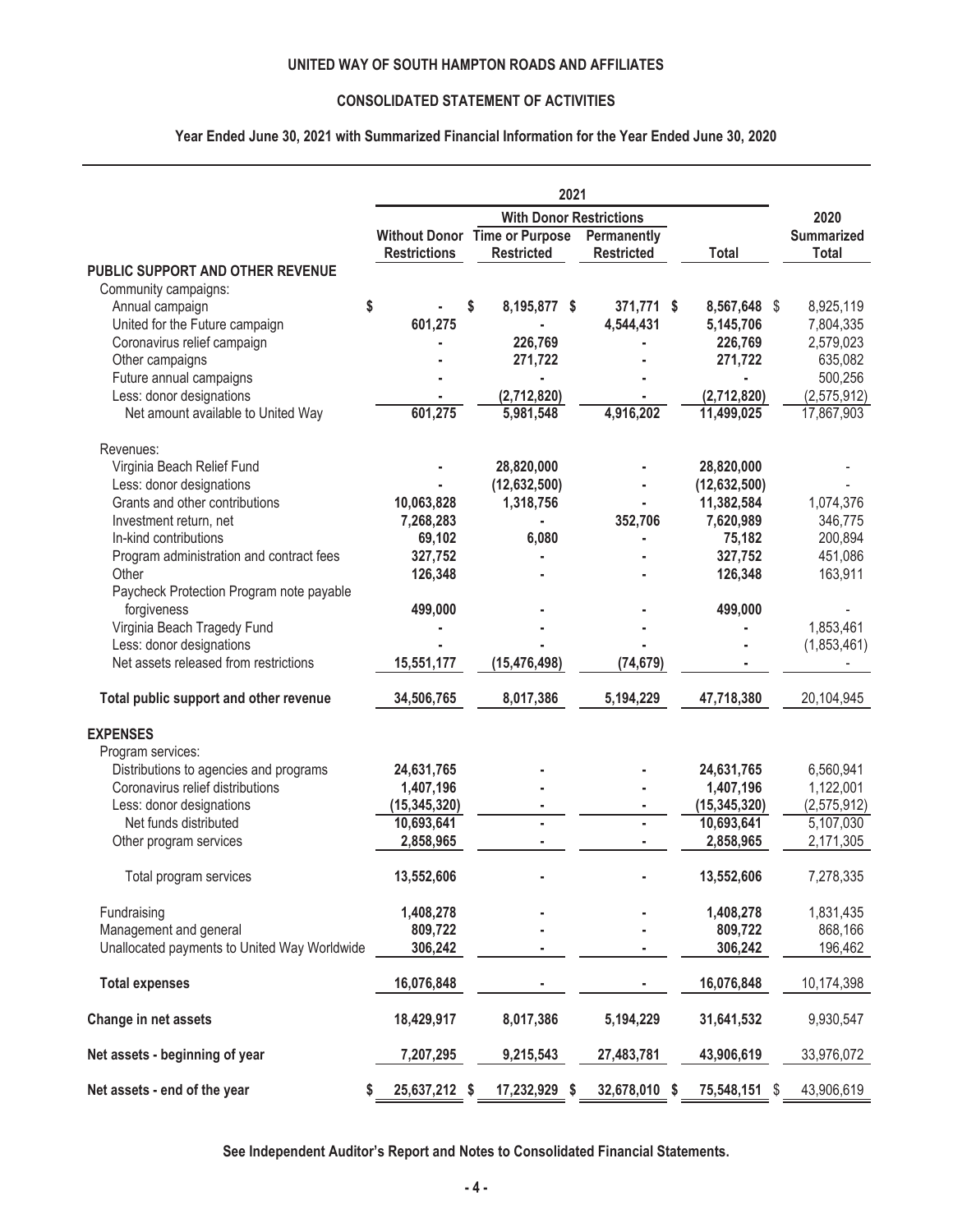## **CONSOLIDATED STATEMENT OF FUNCTIONAL EXPENSES**

## **Year Ended June 30, 2021 with Summarized Financial Information for the Year Ended June 30, 2020**

|                                              |                 |                    | 2021                                         |                     |                   |
|----------------------------------------------|-----------------|--------------------|----------------------------------------------|---------------------|-------------------|
|                                              |                 | 2020               |                                              |                     |                   |
|                                              | Program         |                    | <b>Support Services</b><br><b>Management</b> |                     | <b>Summarized</b> |
|                                              | <b>Services</b> | <b>Fundraising</b> | and General                                  | <b>Total</b>        | <b>Total</b>      |
| Community impact program expense<br>\$       | 1,233,340 \$    |                    | \$                                           | 1,233,340<br>\$     | 762,075<br>\$     |
| Conferences, conventions and training        | 1,412           | 25,206             |                                              | 26,618              | 74,393            |
| Depreciation and amortization                | 12,613          | 28,130             | 43,346                                       | 84,089              | 85,448            |
| Interest                                     |                 |                    | 2,116                                        | 2,116               | 2,405             |
|                                              |                 |                    | 3,468                                        | 3,468               | 3,533             |
| Membership dues                              | 711             |                    |                                              |                     | 42,264            |
| Miscellaneous                                |                 | 814                | 30,024                                       | 31,549              |                   |
| Occupancy                                    | 27,481          | 27,004             | 30,163                                       | 84,648              | 52,985            |
| Office supplies                              | 30,773          | 21,752             | 5,947                                        | 58,472              | 57,529            |
| Personnel recruitment                        |                 | 760                | 75                                           | 835                 | 14,582            |
| Postage                                      | 34,373          | 5,283              | 7,265                                        | 46,921              | 24,294            |
| Printing and publications                    | 21,092          | 32,302             | 5,266                                        | 58,660              | 57,424            |
| Professional fees                            | 127,393         | 145,952            | 120,986                                      | 394,331             | 288,242           |
| Promotion and advertising                    |                 | 35,923             |                                              | 35,923              | 252,808           |
| Rental and maintenance of equipment          | 62,726          | 77,617             | 106,192                                      | 246,535             | 254,049           |
| Salaries and related expenses                | 1,303,629       | 976,321            | 450,148                                      | 2,730,098           | 2,820,397         |
| Telephone                                    | 2,248           | 6,890              | 3,542                                        | 12,680              | 16,452            |
| Travel                                       | 1,174           | 4,437              | 1,184                                        | 6,795               | 14,235            |
| United Way combined charities campaign       |                 | 19,887             |                                              | 19,887              | 47,791            |
| Total expenses                               | 2,858,965       | 1,408,278          | 809,722                                      | 5,076,965           | 4,870,906         |
| Program services - net funds distributed     | 10,693,641      |                    |                                              | 10,693,641          | 5,107,030         |
|                                              |                 |                    |                                              |                     |                   |
| \$                                           | 13,552,606 \$   | 1,408,278          | 809,722<br>S                                 | 15,770,606          | 9,977,936         |
| Unallocated payments to United Way Worldwide |                 |                    |                                              | 306,242             | 196,462           |
| <b>Total expenses</b>                        |                 |                    |                                              | 16,076,848 \$<br>\$ | 10,174,398        |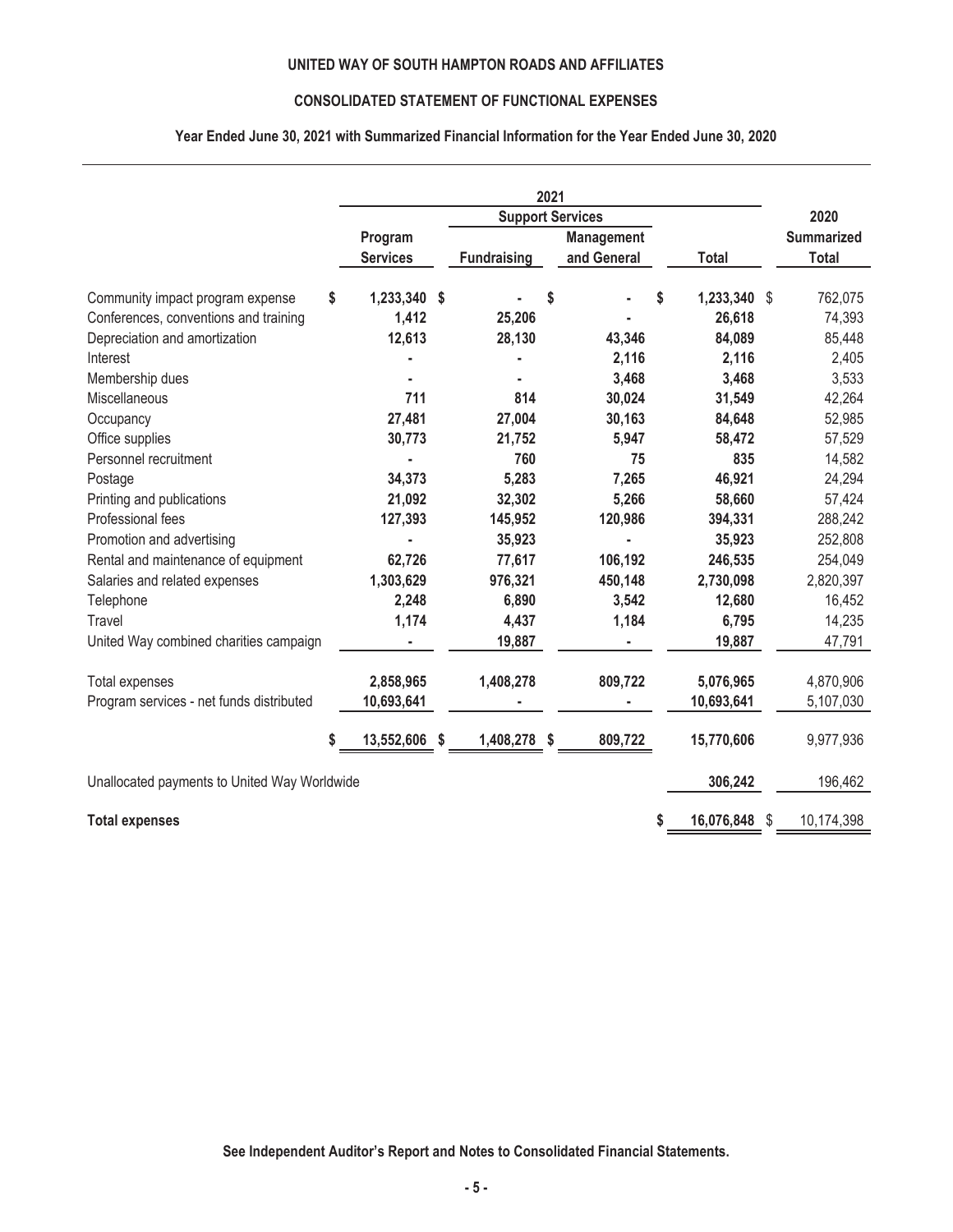## **CONSOLIDATED STATEMENTS OF CASH FLOWS**

## **Years Ended June 30, 2021 and 2020**

|                                                                        | 2021             | 2020            |
|------------------------------------------------------------------------|------------------|-----------------|
| <b>CASH FLOWS FROM OPERATING ACTIVITIES</b>                            |                  |                 |
| Change in net assets                                                   | \$<br>31,641,532 | \$<br>9,930,547 |
| Adjustments to reconcile change in net assets to                       |                  |                 |
| net cash provided by operating activities:                             |                  |                 |
| Depreciation and amortization                                          | 84,089           | 85,448          |
| Realized and unrealized (gains)/losses, net - endowment                | (5,937,102)      | 46,025          |
| Realized and unrealized (gains)/losses, net - operating                | (2,791,600)      | (372, 353)      |
| Contributions received restricted to permanent endowment               | (4,916,202)      | (5,807,963)     |
| Change in allowance for uncollectible pledges                          | (226, 167)       | 289,942         |
| Change in net present value of unconditional promises to give          | (54, 356)        | (22, 795)       |
| Paycheck Protection Program note payable forgiveness                   | (499,000)        |                 |
| Gain on disposal of property and equipment                             |                  | (11, 953)       |
| Decrease (increase) in assets:                                         |                  |                 |
| Unconditional promises to give                                         | 1,173,208        | (630, 689)      |
| Prepaid expenses and other assets                                      | 40,663           | (35, 459)       |
| Increase (decrease) in liabilities:                                    |                  |                 |
| Accounts payables and accrued expenses                                 | 1,090            | (12, 455)       |
| Allocations and grants payable                                         | (476, 956)       | 294,849         |
| Deferred revenue                                                       | (124, 872)       | 124,872         |
| Due to other United Ways, federated agencies and other organizations   | 1,906,069        | 918,847         |
| Designations payable - Virginia Beach Tragedy Fund                     | (24, 490)        | (2,802,757)     |
| Net cash provided by operating activities                              | 19,795,906       | 1,994,106       |
| <b>CASH FLOWS FROM INVESTING ACTIVITIES</b>                            |                  |                 |
| Purchase of property and equipment                                     | (21, 734)        | (43, 812)       |
| Change in value of cash surrender value of life insurance              | (7, 377)         | (9,938)         |
| Proceeds from sale of investments                                      | 40,082,880       | 716,644         |
| Purchases of investments                                               | (66, 022, 528)   | (5,664,993)     |
| Proceeds from sale of property and equipment                           |                  | 11,953          |
| Net cash used in investing activities                                  | (25,968,759)     | (4,990,146)     |
| <b>CASH FLOWS FROM FINANCING ACTIVITIES</b>                            |                  |                 |
| Contributions received restricted to permanent endowment               | 4,916,202        | 5,807,963       |
| Principal payments on capital leases                                   | (7, 725)         | (7, 532)        |
| Proceeds from issuance of Paycheck Protection Program note payable     | 509,962          | 499,000         |
| Principal payments on vehicle note payable                             | (2,981)          | (3,070)         |
| Net cash provided by financing activities                              | 5,415,458        | 6,296,361       |
| Net (decrease) increase in cash, cash equivalents, and restricted cash | (757, 395)       | 3,300,321       |
| Cash, cash equivalents, and restricted cash - beginning of year        | 8,935,219        | 5,634,898       |
| Cash, cash equivalents, and restricted cash - end of year              | \$<br>8,177,824  | \$<br>8,935,219 |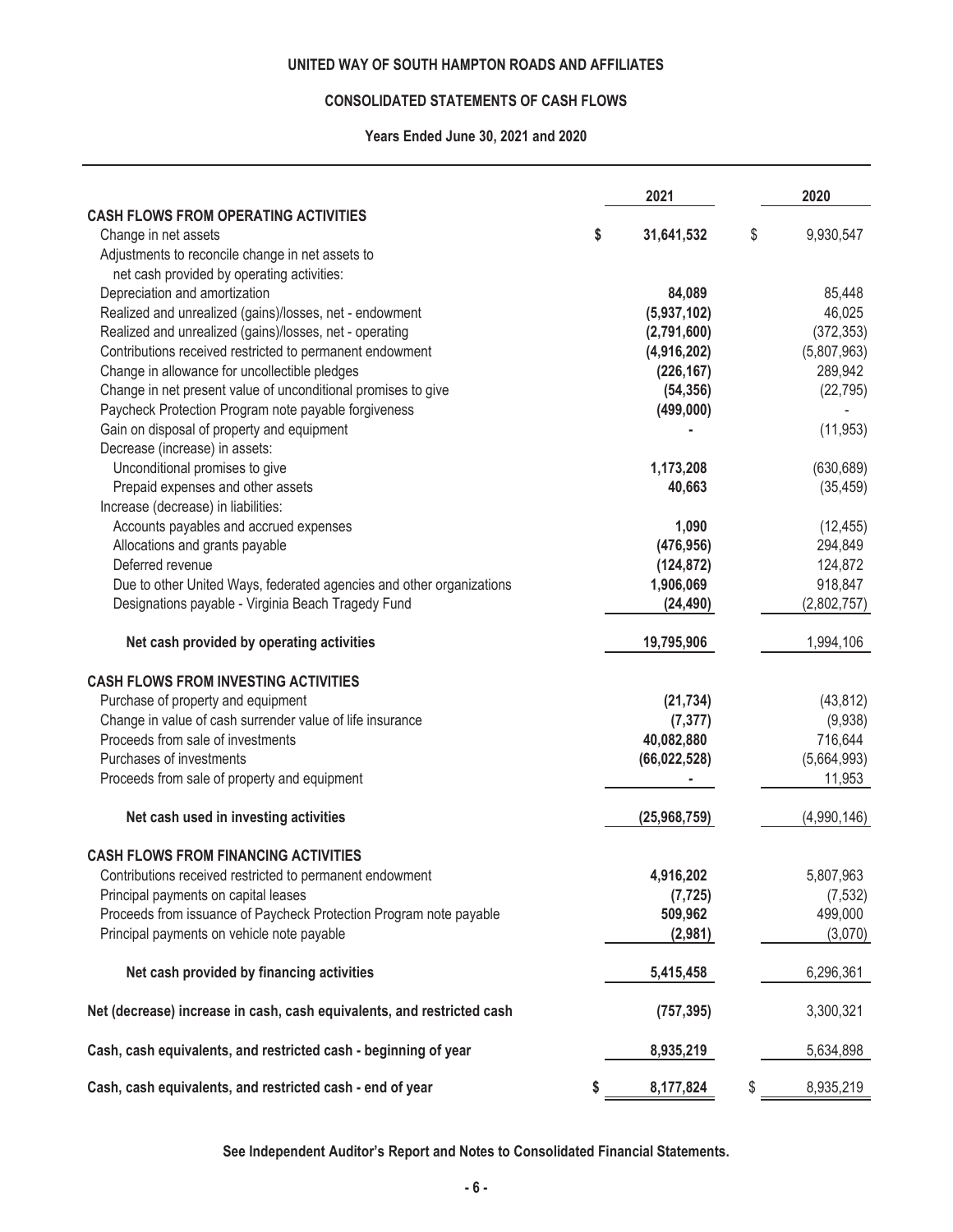## **CONSOLIDATED STATEMENTS OF CASH FLOWS (CONTINUED)**

## **Years Ended June 30, 2021 and 2020**

|                                                                                                                                         | 2020   | 2020   |
|-----------------------------------------------------------------------------------------------------------------------------------------|--------|--------|
| SUPPLEMENTAL CASH FLOW INFORMATION<br>Cash paid for interest                                                                            | 2,116  | 2,405  |
| SUPPLEMENTAL NON-CASH INVESTING AND FINANCING INFORMATION<br>Property and equipment acquired through issuance of capital lease (Note 6) | 10.918 |        |
| Property and equipment acquired through issuance of note payable (Note 13)                                                              | ۰      | 20.120 |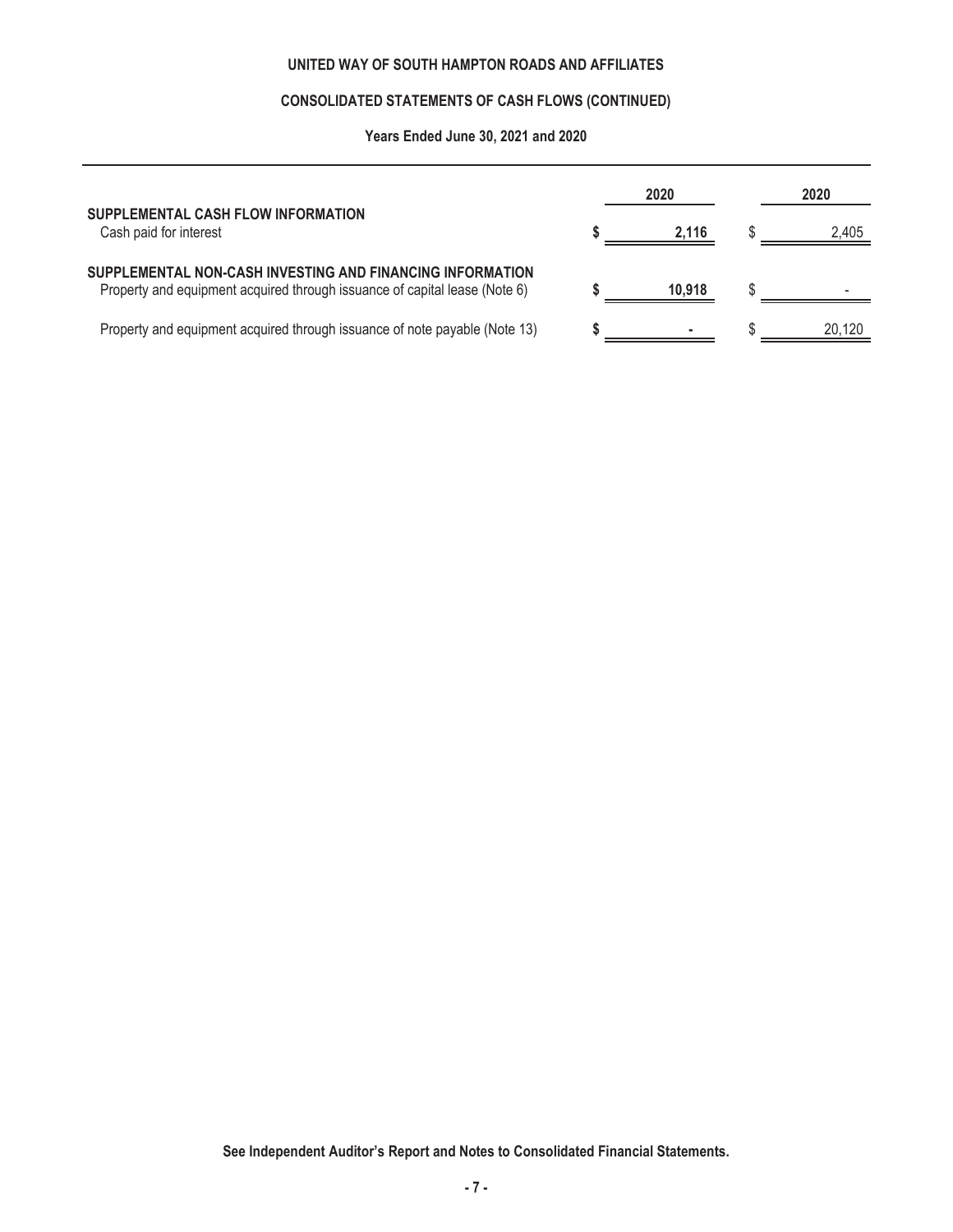## **NOTES TO CONSOLIDATED FINANCIAL STATEMENTS**

**Years Ended June 30, 2021 and 2020** 

#### **Note 1. Organization Description and Operating Structure**

#### **Organization Description**

#### About United Way

For more than 130 years, United Way has served as a vehicle for volunteers, donors and advocates who seek to change lives and communities through service, collaboration and impact. As the largest privately funded nonprofit in the world, United Way has a global network of 1,800 local United Ways in 40 countries and territories. Headquartered in Alexandria, Virginia – with employees around the world – United Way serves nearly 48 million people annually, supports 2.5 million volunteers and engages 7.7 million donors.

United Way fights for the health, education and financial stability of every person in every community. How does United Way do it? By galvanizing the caring power of communities, forging unlikely partnerships, finding new solutions to old problems, mobilizing the best resources and inspiring people to make a mark in their own backyard. United Way is more than a fundraiser. United Way is the hand raiser. The game changer. United Way surrounds a community's most critical problems – and fights for solutions.

#### About United Way of South Hampton Roads

**United Way of South Hampton Roads** (UWSHR) is a nonprofit corporation chartered under the laws of the Commonwealth of Virginia in 1923. UWSHR is exempt from income taxes under Section 501(c)(3) of the Internal Revenue Code. UWSHR conducts fundraising campaigns, acts as an administrative agent, and distributes funds to participating area organizations according to donor designations and fund distribution committee recommendations. UWSHR's mission is to bring people and resources together to solve problems too big for anyone to solve alone. Additionally, the following entities are wholly owned subsidiaries of UWSHR.

**United Way of South Hampton Roads Foundation** (Foundation) is a nonprofit corporation chartered under the laws of the Commonwealth of Virginia in 1998. The Foundation is exempt from income taxes under Section 501(c)(3) of the Internal Revenue Code. The purpose of the Foundation is to benefit and carry out the purposes of United Way of South Hampton Roads by providing a long-term base of financial support for United Way, its certified agencies and its charitable, social, educational, and human service programs, activities and purposes.

Agency Affiliate Funds: The Foundation provides an opportunity for local agencies to invest their funds with that of the Foundation. This opportunity provides professional management and oversight of invested funds. Agency affiliated fund agreements are approved by the Board of Trustees.

Donor Advised Funds: The Foundation's Donor Advised Giving Program facilitates grants to domestic organizations, based upon recommendations by program contributors that meet programmatic interests of both the donor and the Foundation. Through International Donor Advised Giving, donors can provide funding for grants to a variety of charitable organizations.

**Charitable Pledge Processing, LLC** (CPP) is a single member limited liability company owned by UWSHR and chartered under the laws of the Commonwealth of Virginia in 2003. CPP is exempt from income taxes under Section 501(c)(3) of the Internal Revenue Code. The purpose of CPP is to provide accurate, cost-effective, timely pledge processing and distribution services to firms and organizations. It is run by an independent board of directors. CPP does not raise funds or perform resource allocations. All of CPP's work takes place in Norfolk, Virginia. CPP has an operating agreement and asset management agreement with UWSHR to conduct business and uses its own trademarks**.**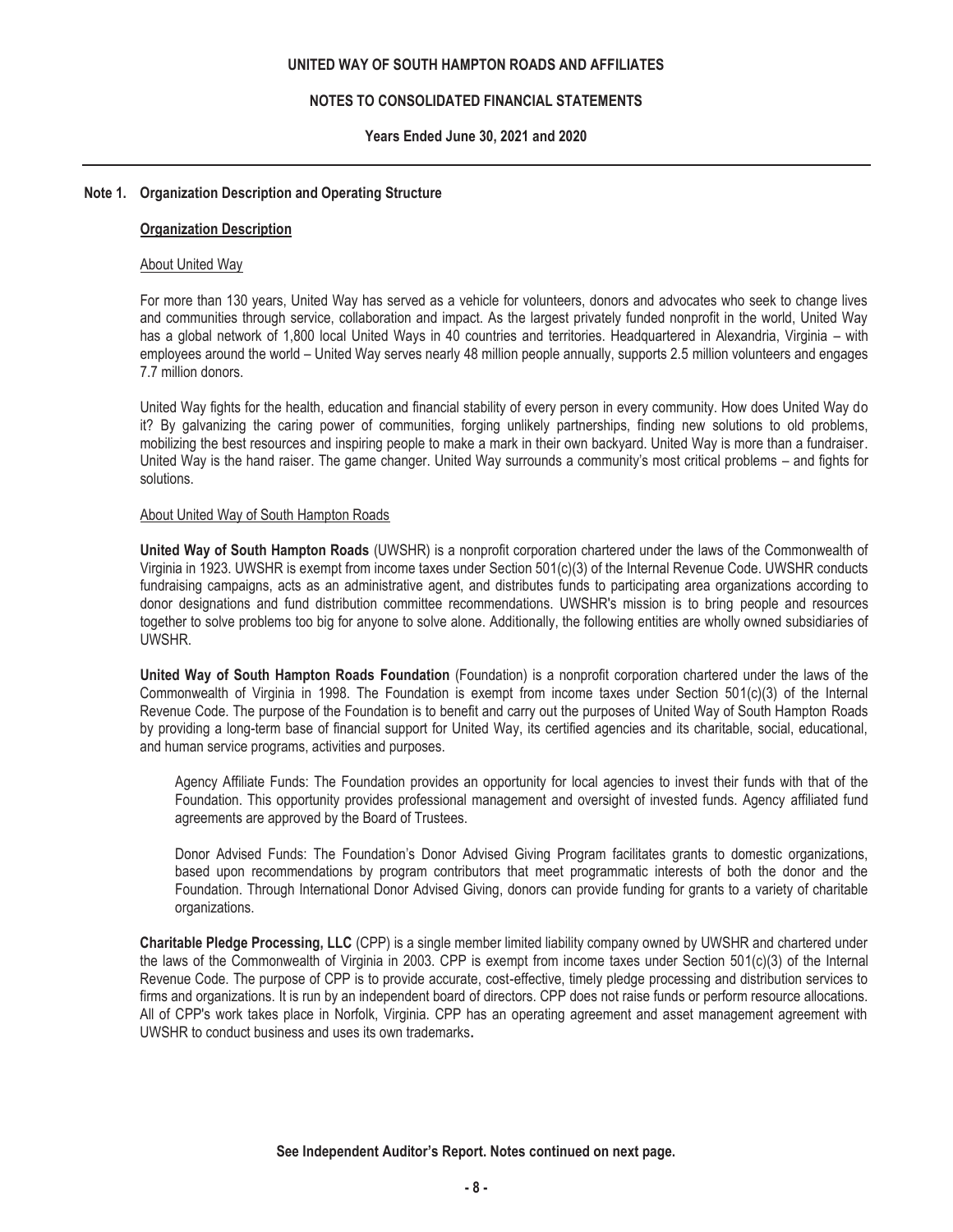#### **NOTES TO CONSOLIDATED FINANCIAL STATEMENTS**

**Years Ended June 30, 2021 and 2020** 

#### **Note 1. Organization Description and Operating Structure (continued)**

#### **Organizational Operating Structure**

UWSHR's operational structure includes the following program and supporting services, which are included in the accompanying consolidated statement of activities:

#### Program Services

#### *Community Investments*

UWSHR envisions a community where all individuals and families thrive and reach their full potential. To fully realize this vision, we must support those living in or on the verge of poverty or crisis with navigating a path to self-sufficiency. Factors that prevent children and families from experiencing safe, stable and successful lives are complex and must be addressed holistically.

UWSHR is focused on partnering with vulnerable populations in the South Hampton Roads communities. This includes those below the Federal Poverty Level as well as those struggling to make ends meet, who we call ALICE®.

ALICE® is an acronym coined by a collaborating group of United Ways that stands for Asset Limited, Income Constrained, Employed. The ALICE population represents a growing number of households in our community who work hard and earn more than the official Federal Poverty Level, but less than the basic cost of living. ALICE® makes too much to qualify for most government assistance yet struggles to afford life's essentials. Typically, ALICE® is one life changing event from falling into poverty.

To best serve these populations and provide cutting-edge, big-picture solutions, we work with a network of partners and a set of tools that help us deliver results effectively and efficiently:

Mobility Mentoring® is a model developed by Economic Mobility Pathways that we adopted in 2016. We believe that the methods, principles and research of Mobility Mentoring® can be applied at varying degrees in diverse settings across health and human services.

GHRconnects, the Community Indicators Dashboard, tracks meaningful, accurate and standardized data over time. It gives a clear picture of how our region is performing in a variety of critical areas and drives data-driven decisions to help us turn the curve and improve quality of life. GHRconnects also documents and promotes best practices and serves as a space for community collaboratives to communicate the impact of their work.

Unite Us is a collaborative software that allows us to seamlessly connect people with the services they need in real time. It shifts our work from fragmented services to coordinated care networks.

Results-Based Accountability (RBA) is an approach that encompasses population and performance accountability. RBA provides a simple, structured approach for measuring performance of programs and services. RBA has three types of performance measures: how much did you do?, how well did you do it?, and is anyone better off? Measures that indicate whether anyone is better off are most important and meaningful yet are hardest to control.

## *Program Initiatives*

United Way of South Hampton Roads has two current initiatives: Mission United and United for Children, which are long-term, multi-sector efforts that focus on specific populations and address entrenched problems by establishing a common agenda and aligning resources and strategy.

Mission United is the first-ever coordinated network of community resources and services in Hampton Roads providing relief and support to veterans, active duty military members, and their families. Utilizing Unite Us technology, we seamlessly connect military-connected individuals and families to services such as affordable housing, job training and healthcare.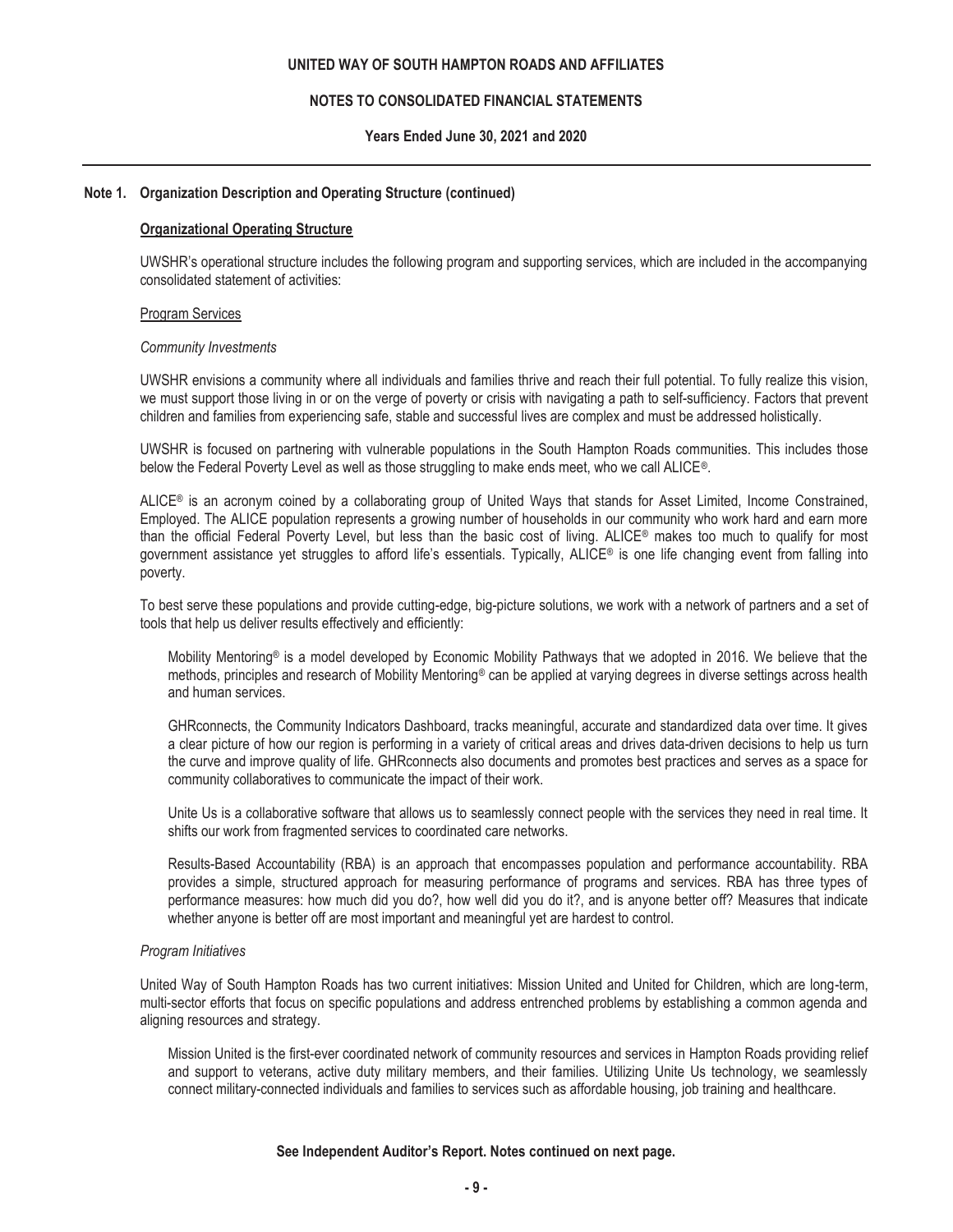#### **NOTES TO CONSOLIDATED FINANCIAL STATEMENTS**

#### **Years Ended June 30, 2021 and 2020**

#### **Note 1. Organization Description and Operating Structure (continued)**

United for Children exists to give every child in South Hampton Roads the support needed to achieve their dreams. Through cross-sector partnerships with nonprofits, faith-based partners, city governments, school districts and community stakeholders, we have built promising solutions by carrying the voice of our community on the issues that matter most for children.

#### *Other Program*

The United Way of South Hampton Roads also provides our certified agencies with the opportunity to join our Health Insurance Program. It helps alleviate some of the financial burden of health insurance costs for smaller nonprofit organizations if they were to obtain their own plan.

#### Supporting Services

#### *Fundraising*

This supporting service category includes expenditures which provide the structure necessary to encourage and secure financial support for UWSHR's to fulfil its mission. The majority of UWSHR's financial support is obtained via the following campaigns:

United Way of South Hampton Roads Workplace Campaign

This is an annual campaign conducted in the workplaces of our corporate partners to raise funding for United Way, our programs and our certified agencies. Pledges are reported in the consolidated statement of financial position and allowances are provided for amounts estimated to be uncollectible. All contributions are considered available for unrestricted use unless specifically restricted by the donor. When a donor restriction is accomplished, net assets with donor restrictions are reclassified to net assets without donor restrictions and reported in the consolidated statement of activities as net assets released from restrictions.

#### United Way and Combined Charities Campaign (UW/CCC)

This is an annual fundraising campaign for soliciting contributions from city and school employees from the cities of Chesapeake, Norfolk, Portsmouth, Suffolk, and Virginia Beach. United Way of South Hampton Roads is the fiscal agent for the campaign. All pledges received are recorded in separate accounts until distributed to the participating agencies.

The Organization conducts the following endowment campaigns:

United for the Future Campaign Endowment

United for the Future is a campaign to raise \$40 million to change the odds for children, families and veterans in Hampton Roads into perpetuity. Funds raised through this campaign will bolster day-to-day services through direct investment in program expansion and fund an endowment to ensure sustainability far into the future. The corpus of this fund is invested into perpetuity.

## Women United Endowment

Women United is a diverse, passionate membership dedicated to eliminating barriers women and children face in their journey to escape poverty and achieve permanent self-sufficiency. Since 2002, Women United has been leading the charge in the community and implementing breakthrough initiatives for lasting change. The corpus of this fund is invested into perpetuity.

#### African American Leadership Society Endowment

United Way's African American Leadership Society members are leading the way to a brighter future for South Hampton Roads. AALS donors share affinities for philanthropy, leadership and service, and are striving to positively impact our community by increasing the number of African American philanthropists making good things happen in South Hampton Roads. The corpus of this fund is invested into perpetuity.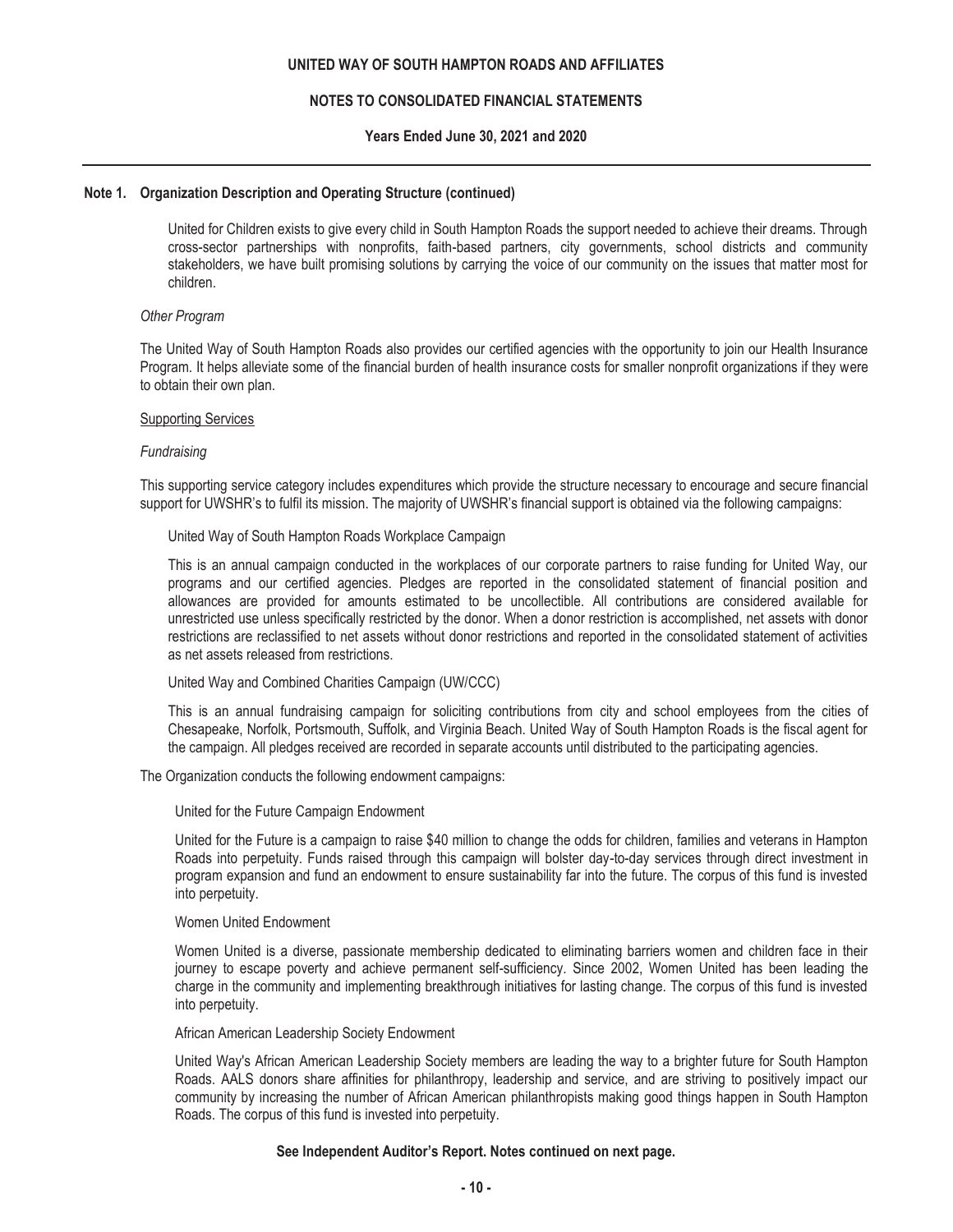#### **NOTES TO CONSOLIDATED FINANCIAL STATEMENTS**

**Years Ended June 30, 2021 and 2020** 

#### **Note 1. Organization Description and Operating Structure (continued)**

#### *Management and General*

This supporting service category includes the functions necessary to support both Programs and its Fundraising efforts. Such functions include, but are not limited to, the following: Secure a functioning governing board, maintain an adequate working environment, and manage the financial responsibilities of UWSHR.

#### **Note 2. Summary of Significant Accounting Policies**

Principles of consolidation and basis of presentation:

The consolidated financial statements include the accounts of UWSHR, the Foundation and CPP (collectively referred to as "the Organization"). All significant intercompany balances and transactions have been eliminated in consolidation. The consolidated financial statements have been prepared on the accrual basis of accounting in accordance with accounting principles generally accepted in the United States of America.

The accompanying consolidated financial statements do not include the accounts of the United Way agencies, each of which have an independent Board of Directors and conduct independent programs.

Cash and cash equivalents:

The Organization considers all cash and highly liquid financial instruments with original maturities of three months or less, which are neither held for nor restricted by donors for long-term purposes, to be cash and cash equivalents. The following table provides a reconciliation of cash, cash equivalents and restricted cash as of June 30:

|                                                                                                                                                | 2021                              | 2020                                |
|------------------------------------------------------------------------------------------------------------------------------------------------|-----------------------------------|-------------------------------------|
| Cash and cash equivalents<br>Restricted cash - disaster funds (VB Relief, Coronavirus Recovery, VB Tragedy)<br>Restricted cash - endowed funds | 5,859,626<br>1,501,868<br>388,317 | 4,086,142<br>1,488,316<br>2,938,628 |
| Restricted cash - donor restrictions                                                                                                           | 428.013                           | 422,133                             |
|                                                                                                                                                | 8,177,824                         | 8,935,219                           |

Amounts included in restricted cash represent funds set aside to satisfy donor restrictions and collections on endowment campaigns that have not been transferred to the endowment at June 30, 2021 and 2020.

#### Promises to give:

Unconditional promises to give (pledges) are recognized when received and are recorded as without donor restrictions or with donor restrictions, depending on the existence or nature of any donor restrictions. These contributions are presented as with donor restrictions if they are received with donor stipulations that limit the use of the donated assets. When a donor restriction expires, net assets with donor restrictions are reclassified to net assets without donor restrictions and reported in the consolidated statement of activities as net assets released from donor restrictions. The Organization provides for an allowance for uncollectible pledges based on management's judgement, including such factors as prior collection history, an assessment of economic conditions, and a review of subsequent collections. Any pledges receivables related to the Organization's annual campaign that are not collected within one year are charged against its related allowance and then revenue. Long term pledges are reported at their estimated net realizable value using a discount rate of 0.07% to 2.33% in the accompany consolidated statements of financial position.

Conditional promises to give, that is, those with a measurable performance or other barrier, and a right of return, are not recognized until the conditions on which they depend have been substantially met. Funds received in advance but not earned are reported as deferred revenue in the accompanying consolidated statements of financial position.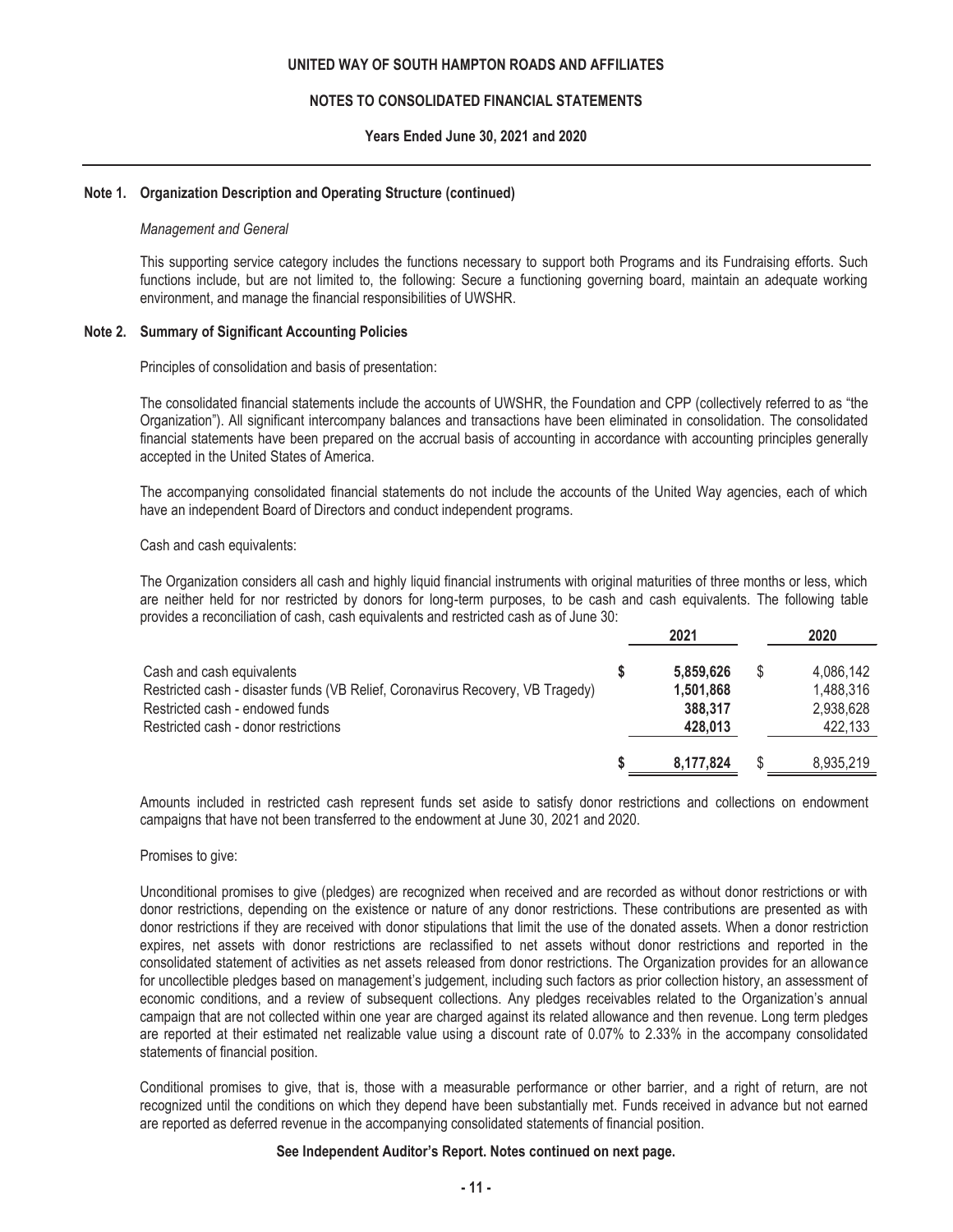#### **NOTES TO CONSOLIDATED FINANCIAL STATEMENTS**

**Years Ended June 30, 2021 and 2020** 

#### **Note 2. Significant Accounting Policies (continued)**

Property and equipment, net:

All property and equipment are recorded at cost, or if donated, at fair market value on the date of donation. Property and equipment is depreciated using the straight-line method over the estimated useful lives of the assets, as follows:

|                                | Years        |
|--------------------------------|--------------|
| <b>Buildings</b>               | 33 1/3 years |
| Office furniture and equipment | 5 years      |
| Data processing equipment      | 5 years      |
| Leasehold improvements         | 5-10 years   |
| Computer software              | 5 years      |
| Transportation equipment       | 5 years      |

When property and equipment are sold or otherwise disposed of, the cost and related depreciation or amortization are removed from the accounts, and any resulting gain or loss is included in the consolidated statement of activities. Cost of maintenance or repairs that do not improve or extend the useful lives of the respective assets are expensed when incurred. Betterments and renewals greater than \$2,000 are capitalized.

Management reviews long-lived assets for impairment when circumstances indicate the carrying amount of an asset may not be recoverable based on the undiscounted future cash flows of the asset. If the carrying amount of an asset may not be recoverable, a write-down to fair value is recorded. Fair values are determined based on the discounted cash flows, quoted market values, or external appraisals, as applicable. Long-lived assets are reviewed for impairment at the individual asset or the asset group level for which the lowest level of independent cash flows can be identified.

#### Investments:

Investments are reported at fair value based on quoted market prices. Net investment return is reported in the consolidated statement of activities and consists of interest and dividend income, realized and unrealized capital gains and losses, less external and direct internal investment expenses. The Organization acts as an investment manager for affiliated agencies who choose to place their money with the Organization. As such, the Organization reports no income with respect to affiliated funds; interest, dividends, gains and losses are reported on each affiliates' financial statements. Additional disclosures on the valuation of investments have been included in Note 11.

Investments are exposed to various risks such as interest rate, market, and credit risks. Due to the level of risk associated with certain investments, it is at least reasonably possible that changes in the values of investments will occur in the near term and that such changes could materially affect the amounts reported in the consolidated statement of financial position.

#### Funds held in trust:

The Organization has been named as an irrevocable beneficiary of perpetual trusts held and administered by independent trustees. Perpetual trusts provide for the distribution of the net income of the trusts to the Organization; however, the Organization will never receive the assets of the trusts. At the date the Organization receives notice of a beneficial interest, a contribution with donor restrictions of a perpetual nature is recorded in the consolidated statement of activities, and a beneficial interest in perpetual trust is recorded in the consolidated statement of financial position at the fair value of the underlying trust assets. Thereafter, beneficial interests in the trusts are reported at the fair value of the trusts' assets in the consolidated statement of financial position, with trust distributions and changes in fair value recognized in the statement of activities.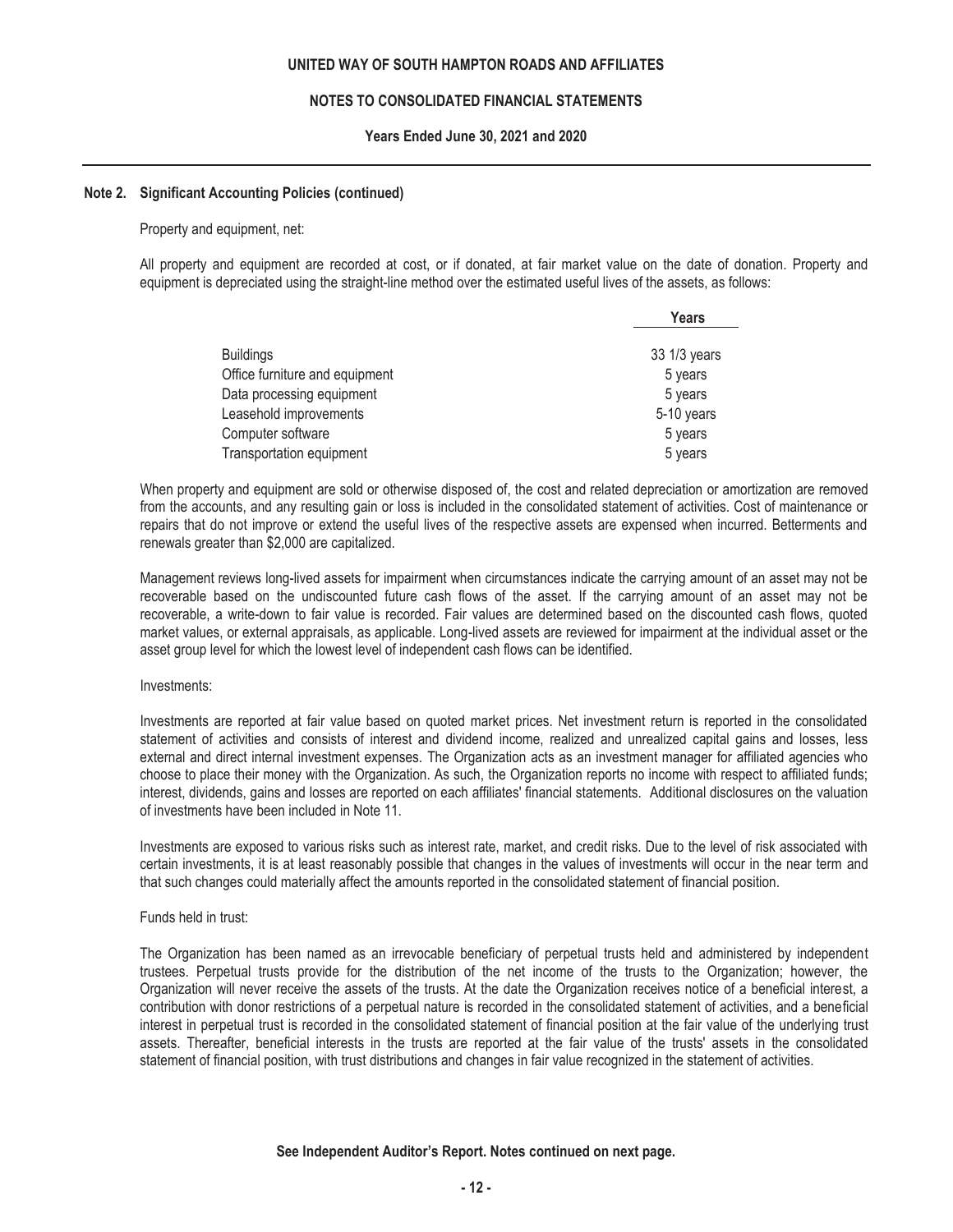#### **NOTES TO CONSOLIDATED FINANCIAL STATEMENTS**

**Years Ended June 30, 2021 and 2020** 

#### **Note 2. Significant Accounting Policies (continued)**

Paycheck Protection Program (PPP) loan:

The Organization accounts for its second draw SBA 7(a) PPP loan (Note 13) as a financial liability in accordance with FASB ASC 470. Proceeds from the loan will remain as a liability until either (1) the loan is, in part or wholly, forgiven and the Organization has been "legally released" or (2) the Organization pays off the loan to the creditor. Maturities are reported based on contractually due amounts.

#### Net assets:

Net assets, revenues, gains, and losses are classified based on the existence or absence of donor or grantor imposed restrictions. Accordingly, net assets and changes therein are classified and reported as follows:

*Net Assets Without Donor Restrictions* – Net assets available for use in general operations and not subject to donor (or certain grantor) restrictions. The Board of Directors has designated, from net assets without donor restrictions, net assets for income from permanently endowed funds, the MacKenzie Scott transformational gift, and an impact fund used to support programs.

*Net Assets With Donor Restrictions* – Net assets subject to donor (or certain grantor) imposed restrictions. Some donor imposed restrictions are temporary in nature, such as those that will be met by the passage of time or other events specified by the donor. Other donor imposed restrictions are perpetual in nature, where the donor stipulates that resources be maintained in perpetuity. Donor-restricted contributions are reported as increases in net assets with donor restrictions, depending on the nature of the restrictions. When a restriction expires, net assets with donor restrictions are reclassified to net assets without donor restrictions and reported in the consolidated statement of activities as net assets released from restrictions.

Revenue and revenue recognition:

Significant revenue funding is reported on the consolidated statement of activities as follows:

#### *Community campaigns:*

Campaign contributions include the annual campaign directed at corporations, individuals, employers/employees of forprofit, non-profit and governmental entities, as well as public and private foundations. The core campaign is conducted each fall and a majority of the pledges are received prior to June 30. All payments are typically expected by June 30 of the following year. Designations to specific not-for-profit organizations other than United Way are deducted from campaign resources raised during the current year campaign. Similarly, the grant and allocation expense is reduced by donor designations. Processing fees to record and distribute designations are recorded in unrestricted other revenues. For the remaining campaign pledges and other donor designations, there are various payment options but payment generally occurs on a monthly or quarterly basis during the calendar year.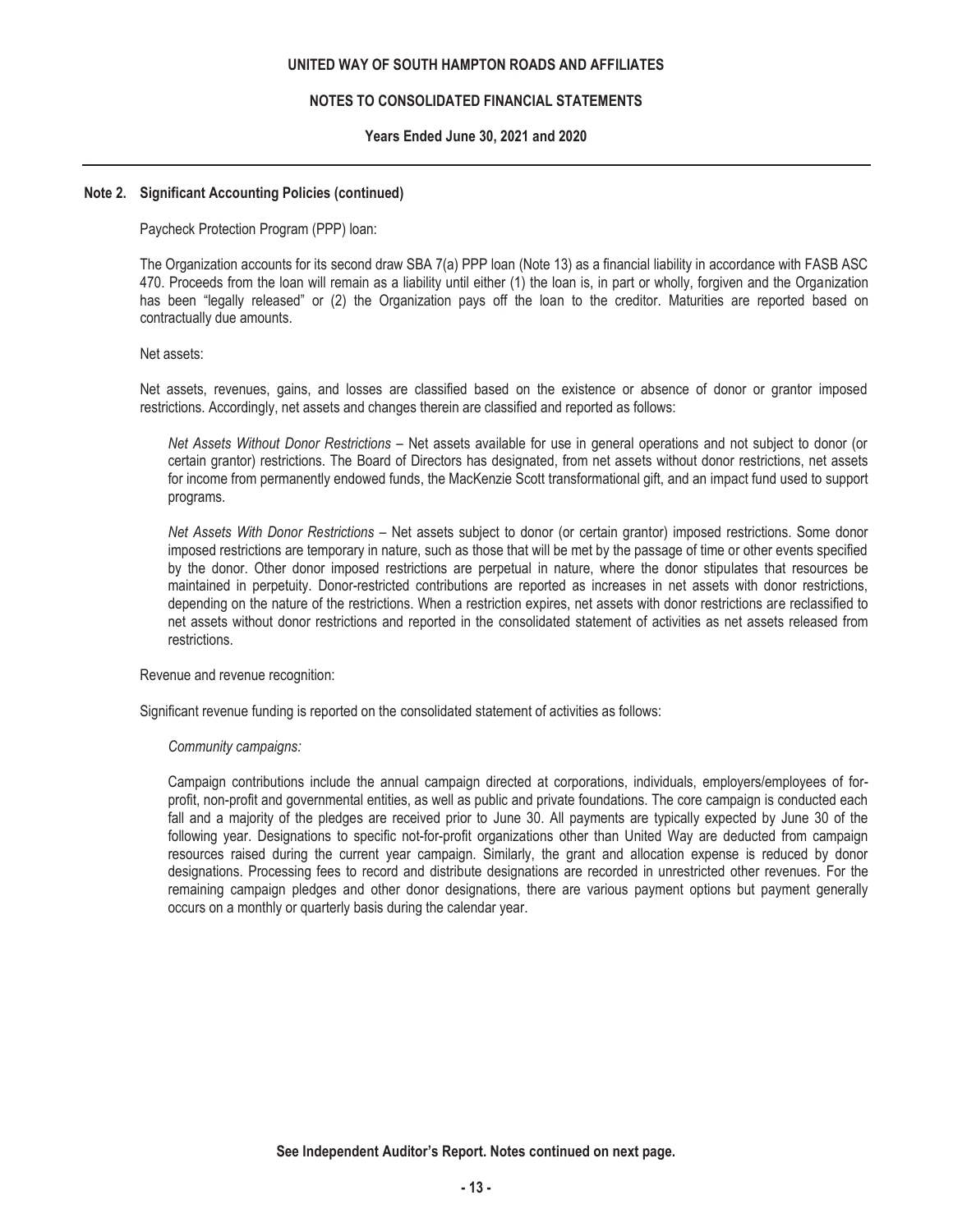#### **NOTES TO CONSOLIDATED FINANCIAL STATEMENTS**

**Years Ended June 30, 2021 and 2020** 

#### **Note 2. Significant Accounting Policies (continued)**

Revenue and revenue recognition (continued):

#### *Grants and other contributions:*

Grants and other contributions typically include general unrestricted contributions, gifts and bequests, sponsorship funding and fees for special events. Contributions are recognized when cash, securities or other assets, an unconditional promise to give, or notification of a beneficial interest is received. Conditional promises to give are not recognized until the conditions on which they depend have been substantially met. Payments under cost-reimbursable contracts are recognized as revenue in the period in which the related expenditures are incurred. Contributions received are recorded as without donor restrictions or with donor restrictions, depending on the existence or nature of any donor restrictions. These contributions are presented as with donor restrictions if they are received with donor stipulations that limit the use of the donated assets. When a donor restriction expires, net assets with donor restrictions are reclassified to net assets without donor restrictions and reported in the statement of activities as net assets released from donor restrictions. When a restriction expires, net assets with donor restrictions are reclassified to net assets without donor restrictions and reported in the consolidated statement of activities as net assets released from restrictions.

#### *Program administration and contract fees:*

Donor designation processing fee includes public sector campaign administrative fees associated with United Way's role as the campaign coordinating organization and cost recovery fees assessed on private sector campaign donor designated pledges for fundraising and management and general expenses, based on actual historical costs.

#### *In-kind contributions and expenditures:*

Donated services for work requiring specialized skills and performed by individuals possessing those skills are valued at rates consistent with regular rates paid for similar work. Donated contractual services are valued at the contractor's normal rates. Donated supplies and materials are valued at their estimated fair market value at the date of receipt. Many individuals volunteer their time to perform a variety of tasks that assist the Organization's program services. Volunteer services neither create nor enhance financial assets nor do they require special skills, and thus are not recognized as support in the accompanying consolidated statement of activities.

#### Donor designations:

Donors to the Organization's campaigns may designate all or part of their contributions to specific agencies. For accounting purposes, these specific designations are not considered to be part of the amount allocated to agencies and are deducted from the campaign amount available to the Organization.

#### Advertising:

Advertising costs are expensed as incurred.

#### Income taxes:

The Organization is exempt from federal income taxes under Section 501(c)(3) of the Internal Revenue Code, except on net income derived from unrelated business activities. Internal Revenue Code Section 513(a) defines an unrelated trade or business of an exempt organization as any trade or business which is not substantially related to the exercise or performance of its exempt purpose. Currently the Organization has no obligation for any unrelated business income tax. The Organization believes it has appropriate support for any tax positions taken, and as such, does not have any uncertain tax positions that are material to the consolidated financial statements; however, any penalties and interest incurred as a result of uncertain tax positions would be recorded in miscellaneous expenses on the consolidated statement of functional expenses.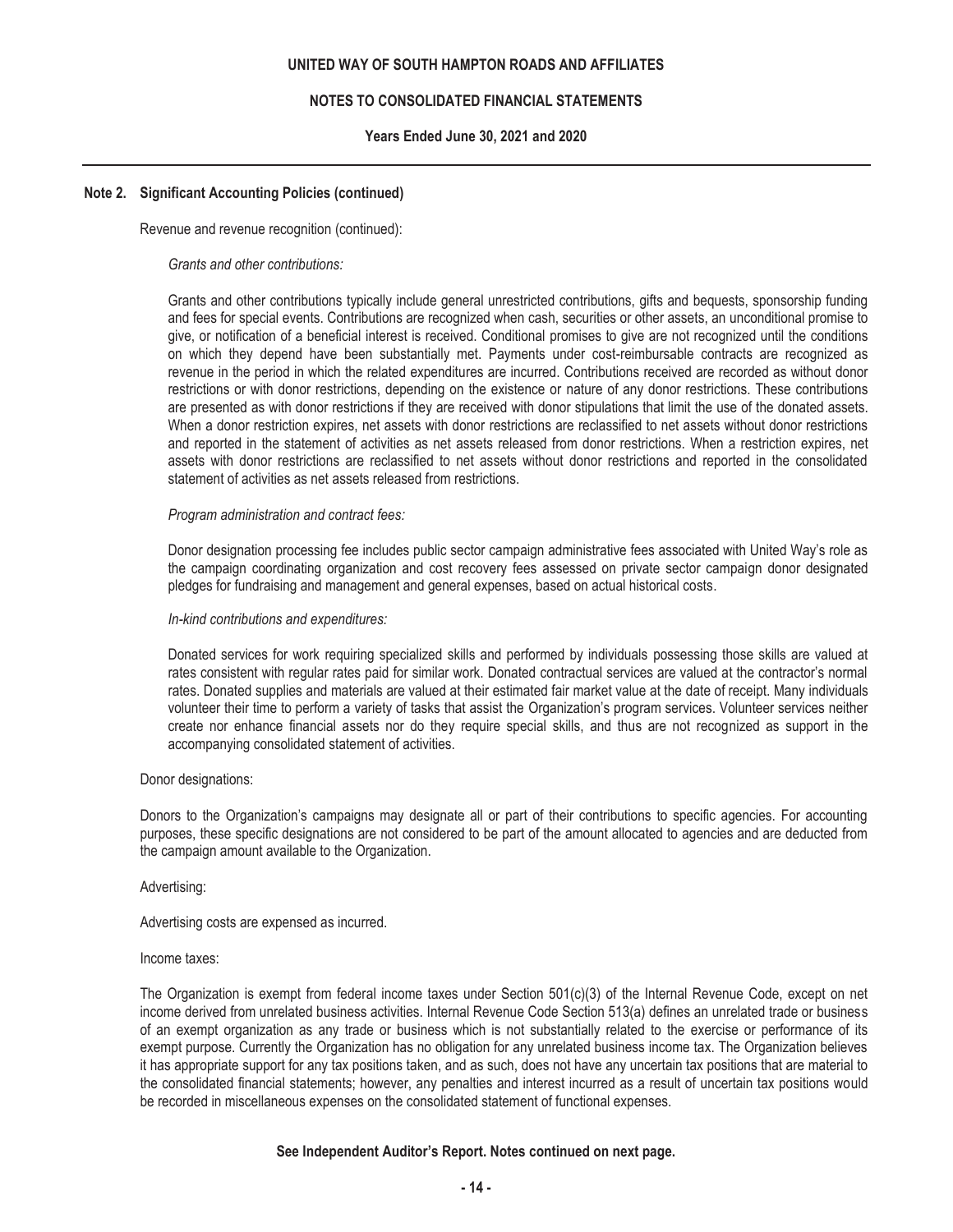#### **NOTES TO CONSOLIDATED FINANCIAL STATEMENTS**

**Years Ended June 30, 2021 and 2020** 

#### **Note 2. Significant Accounting Policies (continued)**

#### Functional allocation of expenses:

The costs of providing various program services and supporting activities have been summarized on a functional basis in the consolidated statement of activities and on the consolidated statement of functional expenses. Accordingly, certain costs have been allocated among the program services and supporting activities benefited. Expenses that are allocated include occupancy and depreciation, which are allocated on a square footage basis, as well as salaries and wages, benefits, payroll taxes, professional services, office expenses, information technology, insurance, and other, which are allocated based on estimates of time and effort. The amounts are determined based on management's estimates of each expense account's relation to the functional activities. Expenses which can be directly associated with a function are charged directly to that function.

#### Use of estimates:

The preparation of consolidated financial statements in conformity with generally accepted accounting principles requires management to make estimates and assumptions that affect the amounts reported in the consolidated financial statements and accompanying notes. Actual results could differ from those estimates.

Summarized financial statement information:

The consolidated financial statements include certain prior year summarized comparative information in total but not by net asset or functional expense classifications. Such information does not include sufficient detail to constitute a presentation in conformity with accounting principles generally accepted in the United States of America. Accordingly, such information should be read in conjunction with the Organization's consolidated financial statements for the year ended June 30, 2020, from which the summarized information was derived.

#### **Note 3. Information Regarding Liquidity and Availability**

The Organization strives to maintain liquid financial assets sufficient to cover three to six months of general expenditures. Financial assets in excess of daily cash requirements are held in interest bearing accounts, certificates of deposits, and other short-term investments. The Organization's Board of Directors meets quarterly to provide financial and budgetary oversight.

The following table reflects the Organization's financial assets as of June 30, 2021 and 2020, reduced by amounts that are not available to meet general expenditures within one year of the consolidated statement of financial position. If the need arises, board designated amounts could be drawn on through board resolution.

|                                                             |    | 2021           |    | 2020           |
|-------------------------------------------------------------|----|----------------|----|----------------|
| Cash and cash equivalents                                   | \$ | 5,859,626      | \$ | 4,086,142      |
| Restricted cash                                             |    | 2,318,198      |    | 4,849,077      |
| Unconditional promises to give, net                         |    | 7,131,065      |    | 8,023,750      |
| Investments                                                 |    | 65,768,629     |    | 31,378,305     |
| Funds held in trust by others                               |    | 1,417,651      |    | 1,139,625      |
| Total financial assets                                      |    | 82,495,169     |    | 49,476,899     |
| Restricted cash                                             |    | (2,318,198)    |    | (4,849,077)    |
| Long-term unconditional promises to give, net               |    | (2,375,885)    |    | (3,326,560)    |
| Designated by board - income from permanently endowed funds |    | (7, 337, 840)  |    | (1,789,590)    |
| Designated by board - operating fund                        |    | (3,012,697)    |    | (2,411,422)    |
| Designated by board - MacKenzie Scott gift                  |    | (10,000,000)   |    |                |
| With donor restriction - permanently restricted,            |    |                |    |                |
| less outstanding endowment unconditional promises to give   |    | (29, 136, 669) |    | (23, 337, 247) |
| Financial assets available to meet cash needs               |    |                |    |                |
| for general expenditures within one year                    | S  | 28,313,880     | S  | 13,763,003     |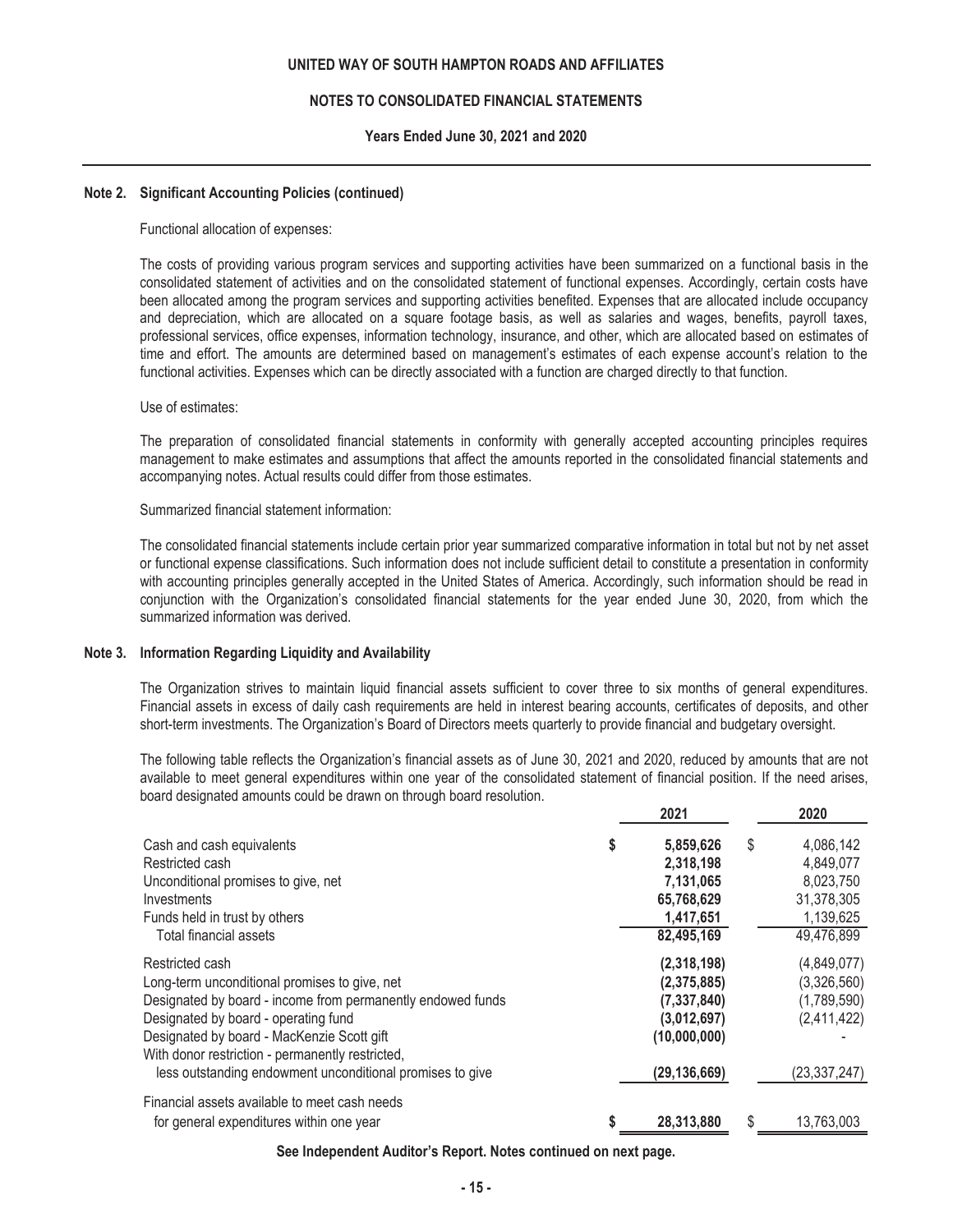## **NOTES TO CONSOLIDATED FINANCIAL STATEMENTS**

## **Years Ended June 30, 2021 and 2020**

## **Note 4. Unconditional Promises to Give**

Unconditional promises to give consisted of the following at June 30:

|                                                                                 | 2021 |                                   |    |                                        |    |                                              |    |                                   |
|---------------------------------------------------------------------------------|------|-----------------------------------|----|----------------------------------------|----|----------------------------------------------|----|-----------------------------------|
|                                                                                 |      | <b>Total</b><br><b>Receivable</b> |    | Allowances for<br><b>Uncollectible</b> |    | <b>Net Present Value</b><br><b>Discounts</b> |    | <b>Net</b>                        |
| United Way annual campaign<br>United for the Future campaign<br>Other campaigns | \$   | 4,281,708<br>3,878,045<br>354,954 | \$ | (1,014,223)<br>(296, 358)<br>(32, 715) | \$ | (40, 346)<br>٠                               | \$ | 3,267,485<br>3,541,341<br>322,239 |
|                                                                                 | S    | 8,514,707                         | \$ | (1,343,296)                            | \$ | (40, 346)                                    | S  | 7,131,065                         |
| Due in less than one year<br>Due in less than five years                        |      |                                   |    |                                        |    |                                              | \$ | 4,755,180<br>2,375,885            |
|                                                                                 |      |                                   |    |                                        |    |                                              | S  | 7,131,065                         |

|                                                                                 | 2020 |                                   |    |                                        |    |                                              |    |                                   |
|---------------------------------------------------------------------------------|------|-----------------------------------|----|----------------------------------------|----|----------------------------------------------|----|-----------------------------------|
|                                                                                 |      | <b>Total</b><br><b>Receivable</b> |    | Allowances for<br><b>Uncollectible</b> |    | <b>Net Present Value</b><br><b>Discounts</b> |    | <b>Net</b>                        |
| United Way annual campaign<br>United for the Future campaign<br>Other campaigns | \$   | 4,561,733<br>4,727,314<br>398,868 | \$ | (1,008,076)<br>(486, 078)<br>(75, 309) | \$ | (94, 702)                                    | \$ | 3,553,657<br>4,146,534<br>323,559 |
|                                                                                 | \$   | 9,687,915                         | \$ | (1,569,463)                            | \$ | (94, 702)                                    | \$ | 8,023,750                         |
| Due in less than one year<br>Due in less than five years                        |      |                                   |    |                                        |    |                                              | \$ | 4,697,190<br>3,326,560            |
|                                                                                 |      |                                   |    |                                        |    |                                              | \$ | 8,023,750                         |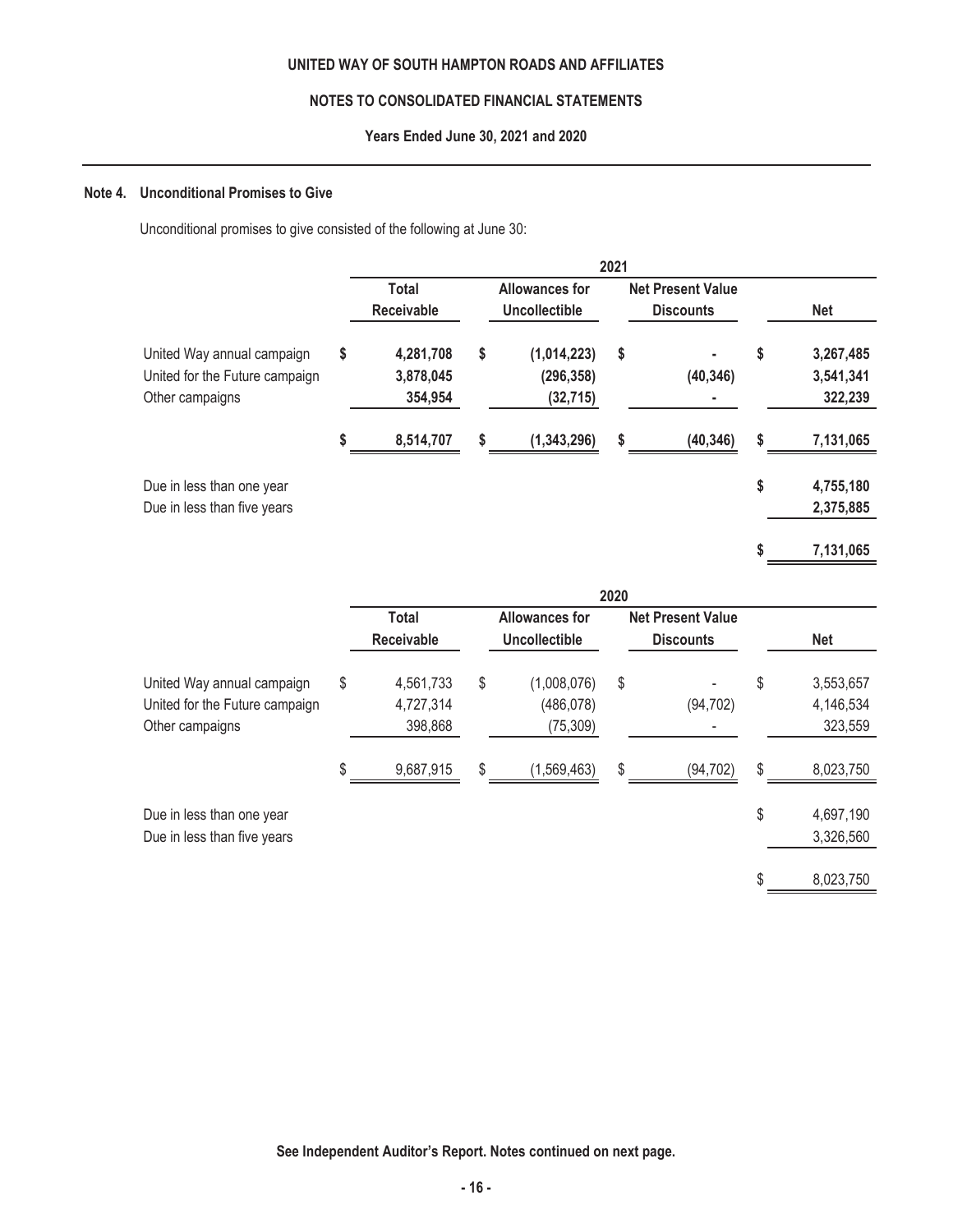#### **NOTES TO CONSOLIDATED FINANCIAL STATEMENTS**

**Years Ended June 30, 2021 and 2020** 

#### **Note 5. Property and Equipment**

Property and equipment consist of the following at June 30:

|                                                                         | 2021                                  | 2020                                  |
|-------------------------------------------------------------------------|---------------------------------------|---------------------------------------|
| <b>Buildings</b><br>Computer software<br>Office furniture and equipment | \$<br>1,507,654<br>465,242<br>277,668 | \$<br>1,507,654<br>465,242<br>266,750 |
| Data processing equipment<br>Land<br>Transportation equipment           | 298,542<br>186,000<br>32,163          | 290,256<br>186,000<br>32,163          |
| Less accumulated depreciation                                           | 2,767,269<br>(2,043,903)              | 2,748,065<br>(1,973,262)              |
|                                                                         | \$<br>723,366                         | \$<br>774,803                         |

#### **Note 6. Capital Leases**

The Organization is the lessee of office equipment under capital leases expiring in various years through 2026. The assets and liabilities under capital leases are recorded at the lower of the present value of the minimum lease payments or the fair value of the asset. The assets are amortized over their estimated productive lives. Amortization expense for the years ended June 30, 2021 and 2020 totaled \$7,002 and \$5,198, respectively. Amortization of assets under capital leases is included in depreciation expense.

The following is a summary of property held under capital leases:

|                                              | 2021                | 2020                |
|----------------------------------------------|---------------------|---------------------|
| Office equipment<br>Accumulated amortization | 35,918<br>(17, 835) | 36,867<br>(22, 702) |
|                                              | 18,083              | 14,165              |

Minimum future lease payments under capital leases as of June 30 are as follows:

| 2022                                               | S | 8,341    |
|----------------------------------------------------|---|----------|
| 2023                                               |   | 7,342    |
| 2024                                               |   | 2,348    |
| 2025                                               |   | 2,348    |
| 2026                                               |   | 64       |
| Net minimum leases payments                        |   | 20,443   |
| Amounts representing interest                      |   | (1, 204) |
| Present value of net future minimum lease payments |   | 19.239   |

Interest rates on capitalized leases vary from 2.47% to 11.3% and are imputed based on the Organization's incremental borrowing rate at the inception of each lease or the lessor's implicit rate of return. Certain capital leases provide renewal or purchase options. Generally, purchase options are at prices representing the expected fair value of the property at the expiration of the lease term.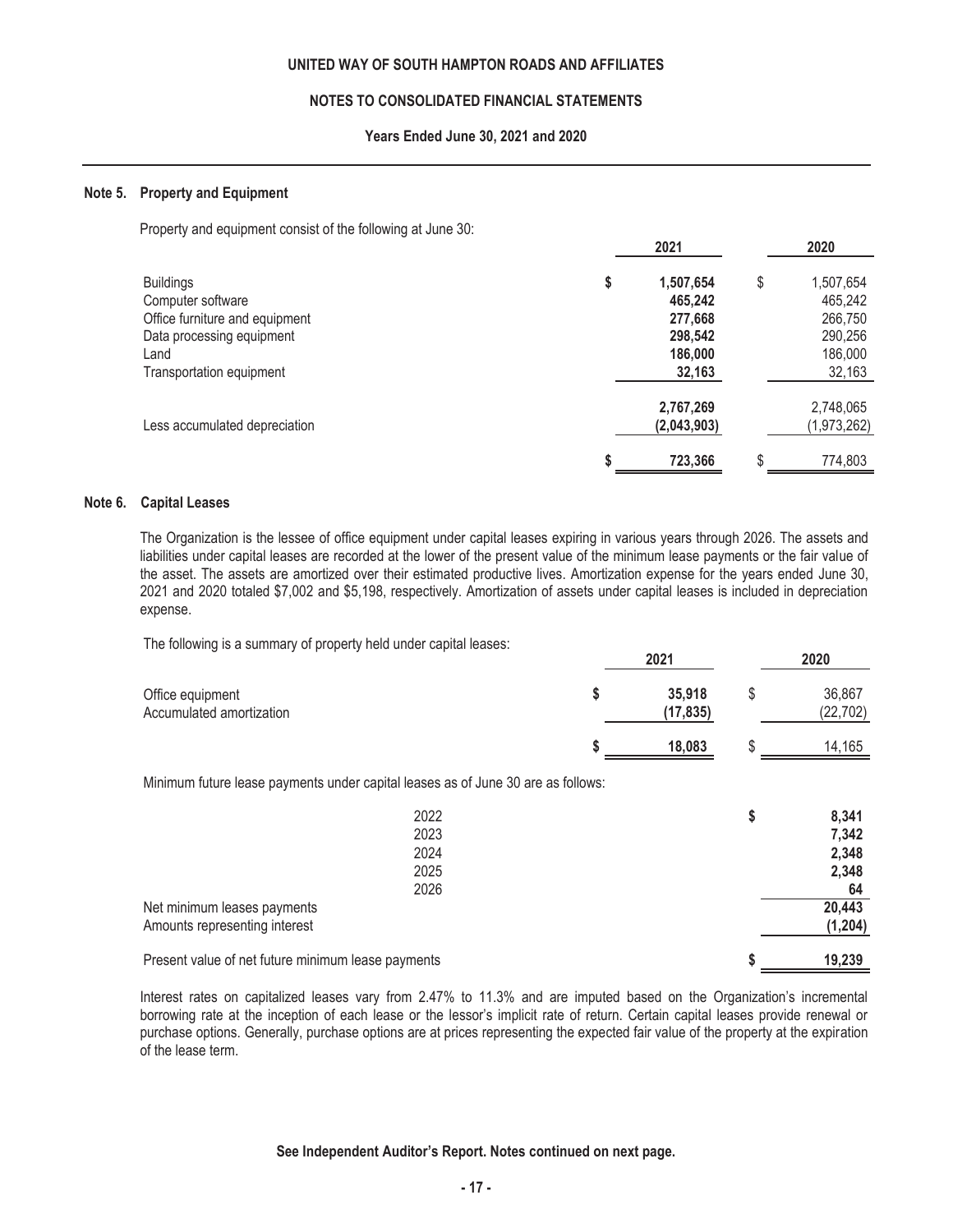#### **NOTES TO CONSOLIDATED FINANCIAL STATEMENTS**

#### **Years Ended June 30, 2021 and 2020**

#### **Note 7. Retirement Plan**

The Organization offers a 403(b) retirement plan for substantially all of the Organization's employees. Contributions to the plan are at the discretion of the Board of Directors and are subject to certain limitations. The minimum service requirement to participate in the plan is one year and 1,000 hours of service. Contributions to the retirement plan for the years ended June 30, 2021 and 2020, totaled \$172,746 and \$176,465, respectively, and are included in salaries and related expenses on the accompanying consolidated statement of functional expenses.

### **Note 8. Commitments**

Annual campaigns are conducted from June to January (campaign period) to raise support for programs. Program funds are distributed to participating agencies in the fiscal year that begins July 1 following the campaign period. Allocations payable to agencies and programs in fiscal year 2022 and 2021 are based on the 2021 and 2020 campaigns, respectively, and are estimated to total \$4,000,000 and \$3,500,000, respectively.

Virginia Beach Relief program funds are distributed after applications for support have been reviewed, approved and required documentation is obtained from the various agencies and organizations. Approximately \$5,660,000 of funds were distributed subsequent to year end, through August 2021, for this program.

The Organization considers allocation and Virginia Beach Relief contribution payables to be conditional promises to give. Accordingly, no amounts have been recognized on the accompanying consolidated statements of financial position or activities as of and for the years ended June 30, 2021 and 2020.

#### **Note 9. Concentrations**

Financial instruments which potentially subject the Organization to risk consist principally of cash investments, such as money market accounts and certificates of deposits, and funds held with security brokers. The Organization places its cash investments with high quality financial institutions that participate in Federal Deposit Insurance Corporation (FDIC) and Securities Investor Protection Corporation (SIPC) programs. At June 30, 2021, the Organization had \$8,153,674 of cash investments in excess of FDIC limits and \$61,765,522 of investments uninsured and/or in excess of SIPC limits.

Credit risk with respect to unconditional promises to give (pledges) is subject to the inherent nature of such receivables; however, is limited due to the large number of donors comprising the Organization's donor base. Donors are concentrated to the Hampton Roads geographic area. At June 30, 2021, approximately 14% of pledges were outstanding from one donor. During the year ended June 30, 2021, 55% of total revenue was attributed to two donors.

#### **Note 10. Funds Held in Trust**

Funds held in trust by others consist of various irrevocable trusts and an endowment fund held by a local community foundation that the Organization has been named beneficiaries of these funds. Funds held in trust by others are composed of the following at fair market value as of June 30:

|                                                                                | 2020               | 2019               |
|--------------------------------------------------------------------------------|--------------------|--------------------|
| Endowment fund held by a local community foundation fund<br>Irrevocable trusts | 923.656<br>493.995 | 740.614<br>399.011 |
| Total funds held in trust by others                                            | 1.417.651          | 1,139,625          |

The irrevocable trusts provide that the greater of the trusts' annual income or 5% of the total fair market value of the assets of the trust (based on a three year market value average) be paid to the Organization annually. The Organization is a shared beneficiary of the trusts. Truist Bank serves as the trustee and directs the investment of the trusts' assets. Trust assets in excess of the amounts distributable are permanently restricted.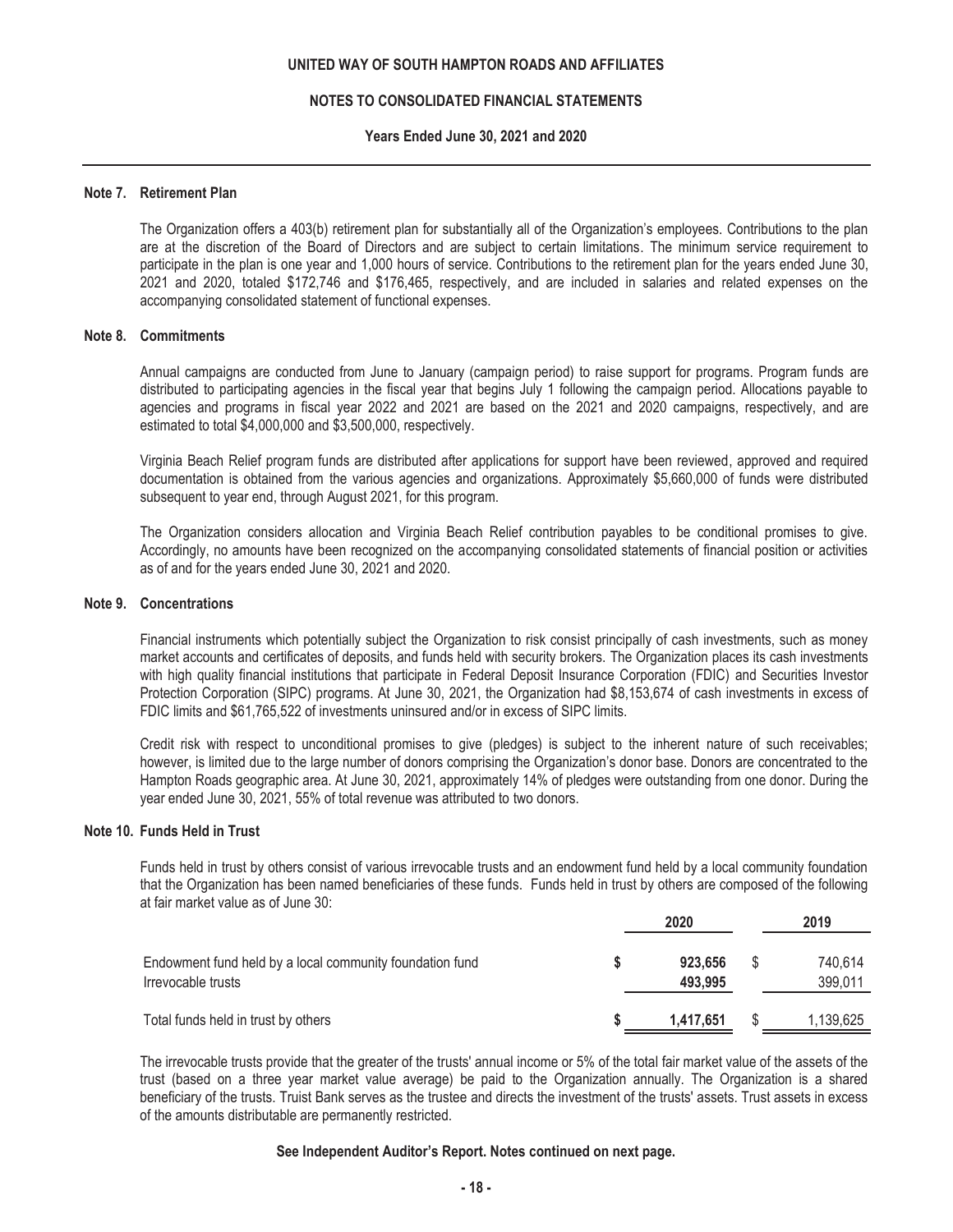#### **NOTES TO CONSOLIDATED FINANCIAL STATEMENTS**

**Years Ended June 30, 2021 and 2020** 

#### **Note 10. Funds Held in Trust (continued)**

Spending policies related to the above funds are determined by the related agreements as described above. Investment policies related to these funds are determined by the trustee of the trusts and by the local community foundation for the endowment fund it holds. Funds held in trust by others are reported at fair market value in the accompanying consolidated statement of financial position. Net investment return is reported as with donor restrictions in the accompanying consolidated statement of activities to the extent they exceed the annual amounts distributable as described above. Amounts received as annual income distributions from these funds are without donor restrictions and reported in net realized and unrealized gains in the accompanying consolidated statement of activities.

## **Note 11. Fair Value Measurements**

FASB Accounting Standards Codification (ASC) 820, *Fair Value Measurements and Disclosures*, provides the framework for measuring fair value. That framework provides a fair value hierarchy that prioritizes the inputs to valuation techniques used to measure fair value. The hierarchy gives the highest priority to unadjusted quoted prices in active markets for identical assets or liabilities (Level 1 measurements) and the lowest priority to unobservable inputs (Level 3 measurements). The three levels of the fair value hierarchy under FASB ASC 820 are described as follows:

- Level 1: Inputs to the valuation methodology are unadjusted quoted prices for identical assets or liabilities in active markets that the Organization has the ability to access.
- Level 2: Inputs to the valuation methodology include: quoted prices for similar assets or liabilities in active markets; quoted prices for identical or similar assets or liabilities in inactive markets; inputs other than quoted prices that are observable for the asset or liability; and inputs that are derived principally from or corroborated by observable market data by correlation or other means. If the asset or liability has a specified (contractual) term, the Level 2 input must be observable for substantially the full term of the asset or liability.
- Level 3: Inputs to the valuation methodology are unobservable and significant to the fair value measurement.

The asset or liability's fair value measurement within the fair value hierarchy is based on the lowest level of any input that is significant to the fair value measurement. Valuation techniques used need to maximize the use of observable inputs and minimize the use of unobservable inputs.

The following is a description of the Organization's valuation methodologies for assets and liabilities measured at fair value:

*Marketable equity securities mutual funds, government and corporate bond mutual funds, real estate mutual funds, money market mutual funds, and alternative investment mutual funds:* Valued at the daily close price as reported by the fund. Mutual funds held by the Organization are open-end mutual funds that are registered with the Securities and Exchange Commission. These funds are required to publish a daily net asset value and transact at that price.

*Funds held in trust by others:* Funds held in trust by others consists of funds invested in the United Way of South Hampton Roads Endowment Fund managed by the Hampton Roads Community Foundation, the Endowment TEI Fund LP (SF) managed by Wells Fargo as well as the fair value of a split interest agreement. These pooled funds consist of equities and other securities that have active markets as well as alternative investments that do not have readily determinable fair values, real assets and private equity investments. Collectively, however, UWSHR's investment in the Community Foundation cannot be traded on active markets. The fair values of the alternative investments that do not have readily determinable fair values are determined by the investment managers and are based on audited financial statements provided to the investment managers or are based on historical cost, appraisals or other estimates that require varying degrees of judgment. If no public market exists for the investment securities, the fair value is determined by the investment manager taking into consideration, among other things, the cost of the securities, prices of recent significant placements of securities of the same issuer, and subsequent developments concerning the companies to which the securities relate.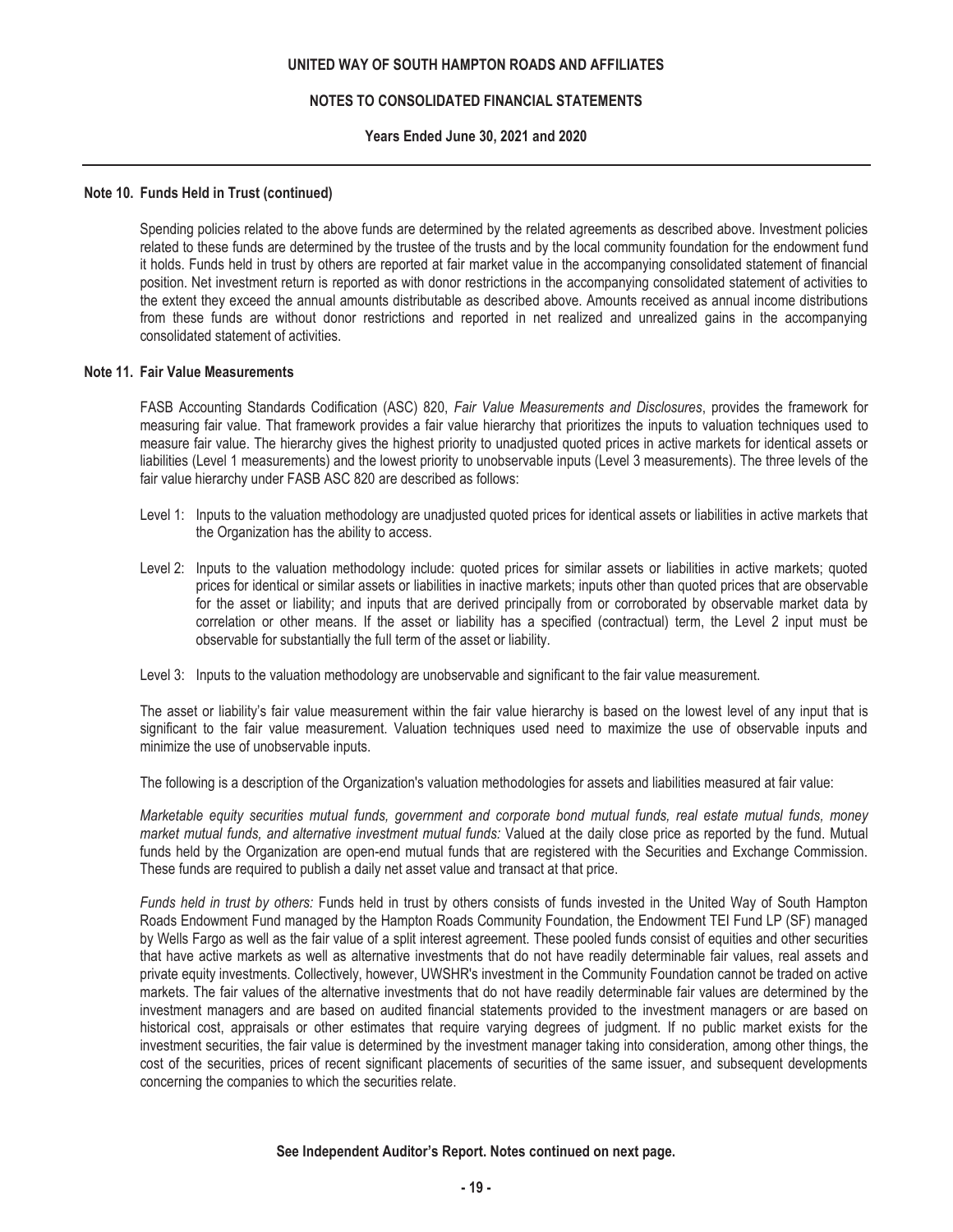## **NOTES TO CONSOLIDATED FINANCIAL STATEMENTS**

**Years Ended June 30, 2021 and 2020** 

#### **Note 11. Fair Value Measurements (continued)**

*Hedge funds investments:* The fair values of these investments have been estimated using the net asset value per share of the investments as provided by the hedge fund managers as a practical expedient.

The methods described above may produce a fair value calculation that may not be indicative of net realizable value or reflective of future fair values. Furthermore, while the Organization believes its valuation methods are appropriate and consistent with other market participants, the use of different methodologies or assumptions to determine the fair value of certain financial instruments could result in a different estimate of fair value at the reporting date.

Fair value of assets measured at June 30:

|                               |                  |    | Assets at Fair Value as of June 30, 2021                                                                     |   |                                                                                       |                                                                  |
|-------------------------------|------------------|----|--------------------------------------------------------------------------------------------------------------|---|---------------------------------------------------------------------------------------|------------------------------------------------------------------|
|                               | Total            |    | Quoted<br>Prices in<br><b>Active</b><br><b>Markets for</b><br><b>Identical</b><br><b>Assets</b><br>(Level 1) |   | <b>Significant</b><br><b>Other</b><br><b>Observable</b><br><b>Inputs</b><br>(Level 2) | <b>Significant</b><br>Unobservable<br><b>Inputs</b><br>(Level 3) |
| Mutual funds:                 |                  |    |                                                                                                              |   |                                                                                       |                                                                  |
| Marketable equity securities  | \$<br>28,413,204 | \$ | 28,413,204                                                                                                   | S |                                                                                       | \$                                                               |
| Government and corporate bond | 9,839,182        |    | 9,839,182                                                                                                    |   |                                                                                       |                                                                  |
| Money market                  | 1,747,095        |    | 1,747,095                                                                                                    |   |                                                                                       |                                                                  |
| Hedge funds $^{(1)}$ :        |                  |    |                                                                                                              |   |                                                                                       |                                                                  |
| <b>Global Strategies</b>      | 4,258,221        |    |                                                                                                              |   |                                                                                       |                                                                  |
| Global Managers               | 3,001,546        |    |                                                                                                              |   |                                                                                       |                                                                  |
| Short Duration Common         | 15,006,258       |    |                                                                                                              |   |                                                                                       |                                                                  |
| Treasury bills                | 3,503,123        |    | 3,503,123                                                                                                    |   |                                                                                       |                                                                  |
| Funds held in trust by others | 1,417,651        |    | 493,995                                                                                                      |   |                                                                                       | 923,656                                                          |
|                               | 67,186,280       | S  | 43,996,599                                                                                                   | S |                                                                                       | 923,656                                                          |

1 The fair value amounts for hedge fund investments presented in this table are intended to permit reconciliation of the fair value hierarchy to the amounts presented in the statement of financial position.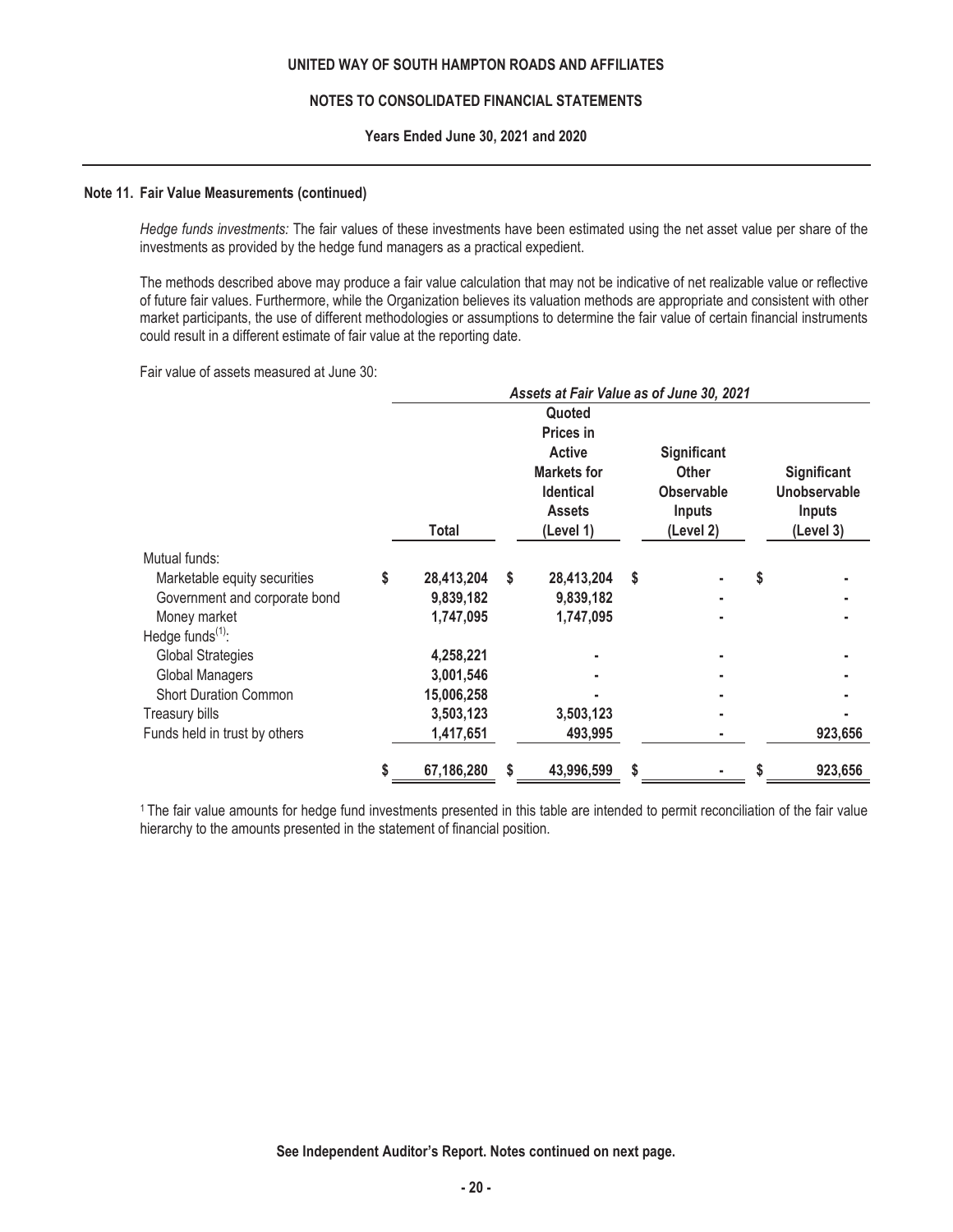## **NOTES TO CONSOLIDATED FINANCIAL STATEMENTS**

**Years Ended June 30, 2021 and 2020** 

#### **Note 11. Fair Value Measurements (continued)**

|                                      |   | <b>Net Asset Value</b> |   | <b>Unfunded</b><br><b>Commitments</b> | <b>Redemption</b><br><b>Frequency</b><br>(If Currently<br>Eligible) | <b>Redemption</b><br><b>Notice Period</b> |
|--------------------------------------|---|------------------------|---|---------------------------------------|---------------------------------------------------------------------|-------------------------------------------|
| Global Strategies Hedge Fund (a)     |   | 4,258,221              | S | ٠                                     | Quarterly                                                           | 90 Days                                   |
| Global Managers Hedge Fund (b)       |   | 3,001,546              |   | ٠                                     | Monthly                                                             | 15 Business Days                          |
| Short Duration Common Trust Fund (c) |   | 15,006,258             |   | ٠                                     | Daily                                                               | One Day                                   |
|                                      | S | 15,006,258             | S | ۰                                     |                                                                     |                                           |

(a) Invested in public equity, bond and private equity investments. The fair values of the investments in this fund have been estimated using the net asset value per share of the investments. 25% of investment is subject to a gate imposed by the hedge fund manager.

(b) Invested in public equity investments. The fair values of the investments in this fund have been estimated using the net asset value per share of the investments. No imposed restriction other than redemption notice period for investment.

(c) Invested in fixed income investments. The fair values of the investments in this fund have been estimated using the net asset value per share of the investments. No imposed restriction other than redemption notice period for investment.

|                               | Assets at Fair Value as of June 30, 2020 |    |                                                                                                              |    |                                                                                |    |                                                           |
|-------------------------------|------------------------------------------|----|--------------------------------------------------------------------------------------------------------------|----|--------------------------------------------------------------------------------|----|-----------------------------------------------------------|
|                               | Total                                    |    | Quoted<br>Prices in<br><b>Active</b><br><b>Markets for</b><br><b>Identical</b><br><b>Assets</b><br>(Level 1) |    | <b>Significant</b><br>Other<br><b>Observable</b><br><b>Inputs</b><br>(Level 2) |    | Significant<br>Unobservable<br><b>Inputs</b><br>(Level 3) |
| Mutual funds:                 |                                          |    |                                                                                                              |    |                                                                                |    |                                                           |
| Marketable equity securities  | \$<br>17,068,556                         | \$ | 17,068,556                                                                                                   | S  |                                                                                | \$ |                                                           |
| Government and corporate bond | 10,292,016                               |    | 10,292,016                                                                                                   |    |                                                                                |    |                                                           |
| Real estate                   | 448,333                                  |    | 448,333                                                                                                      |    |                                                                                |    |                                                           |
| Money market                  | 2,016,162                                |    | 2,016,162                                                                                                    |    |                                                                                |    |                                                           |
| Alternative investment        | 1,553,238                                |    | 1,553,238                                                                                                    |    |                                                                                |    |                                                           |
| Funds held in trust by others | 1,139,625                                |    | 399,011                                                                                                      |    |                                                                                |    | 740,614                                                   |
|                               | 32,517,930                               | \$ | 31,777,316                                                                                                   | \$ |                                                                                | \$ | 740,614                                                   |

The table below presents information about recurring fair value measurements that use significant unobservable inputs (Level 3):

| Fair value, July 1, 2019<br>Investment return, net  | S | 771,348<br>(30, 734) |
|-----------------------------------------------------|---|----------------------|
| Fair value, June 30, 2020<br>Investment return, net |   | 740,614<br>254.182   |
| <b>Distributions</b>                                |   | (71, 140)            |
| Fair value, June 30, 2021                           |   | 923.656              |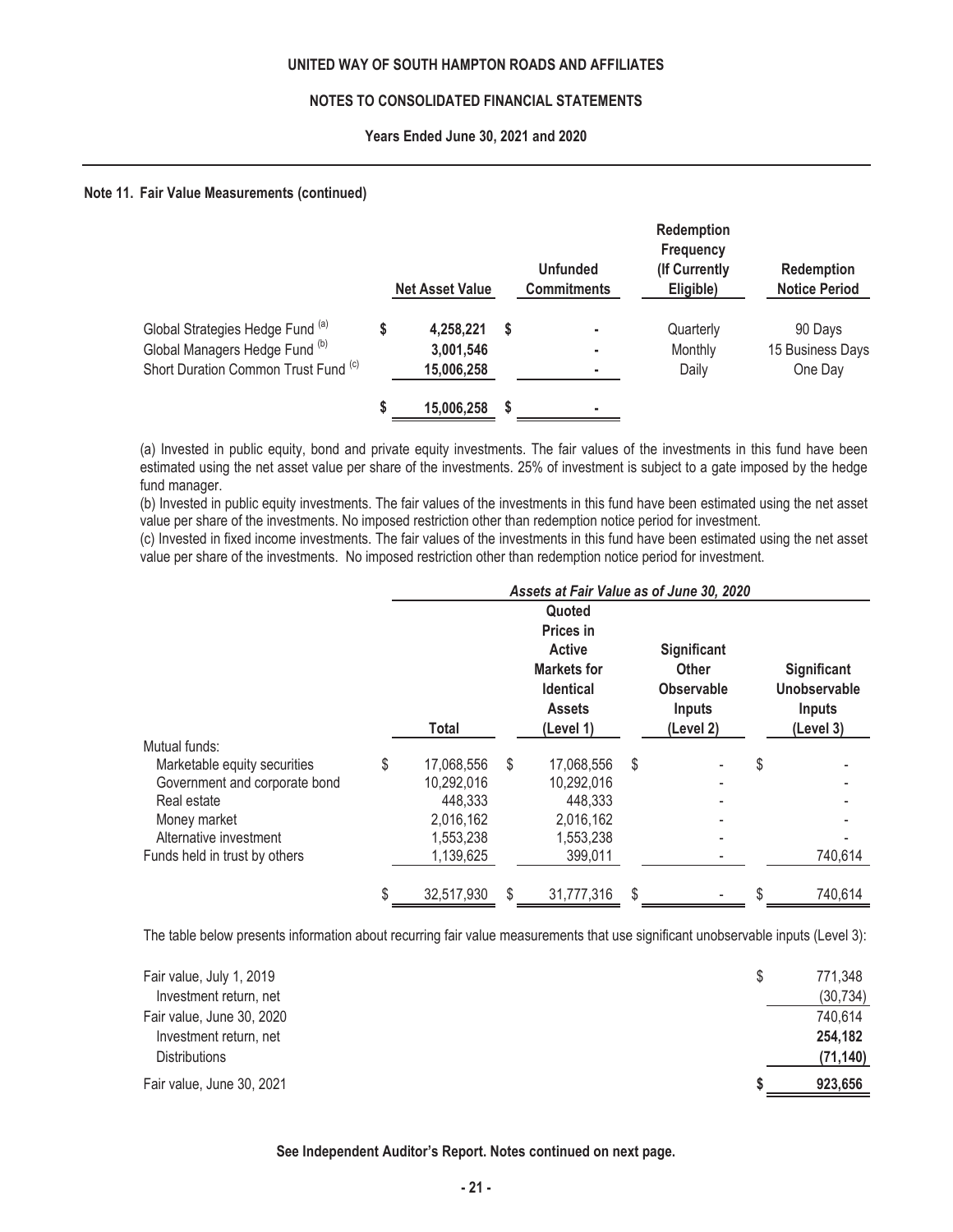#### **NOTES TO CONSOLIDATED FINANCIAL STATEMENTS**

**Years Ended June 30, 2021 and 2020** 

## **Note 12. Endowment Funds**

The Organization's endowment consists of three individual funds (United for the Future, Women United, and African American Leadership Society) established for a variety of purposes. Its endowment includes both donor-restricted funds and funds designated by the Board of Directors to function as endowments. As required by generally accepted accounting principles, net assets associated with endowment funds, including funds designated by the Board of Directors to function as endowments, are classified and reported based on the existence or absence of donor-imposed restrictions.

The Board of Directors of the Organization has interpreted the Uniform Prudent Management of Institutional Funds Act (UPMIFA) as requiring the preservation of the fair value of the original gift as of the gift date of the donor-restricted endowment funds absent explicit donor stipulations to the contrary. As a result of this interpretation, the Organization classifies as net assets with donor restrictions (a) the original value of gifts donated to the perpetual endowment, (b) the original value of subsequent gifts to the perpetual endowment, and (c) accumulations to the perpetual endowment made in accordance with the direction of the applicable donor gift instrument at the time the accumulation is added to the fund. Currently, the endowment campaign of the Organization is structured to classify all accumulations as board designated net assets until appropriated by expenditure by the Board of Directors. In accordance with UPMIFA, the Organization considers the following factors in making a determination to appropriate or accumulate donor-restricted endowment funds: (1) the duration and preservation of the various funds, (2) the purposes of the donor-restricted endowment funds, (3) general economic conditions, (4) the possible effect of inflation and deflation, (5) the expected total return from income and the appreciation of investments, (6) other resources of the Organization, and (7) the Organization's investment policies.

*Investment Return Objectives, Risk Parameters and Strategies.* The Organization has adopted investment and spending policies, approved by the Board of Directors, for endowment assets that attempt to provide a predictable stream of funding to programs supported by its endowment funds while also maintaining the purchasing power of those endowment assets over the long-term. Accordingly, the investment process seeks to achieve an after-cost total real rate of return, including investment income as well as capital appreciation, which exceeds the annual distribution with acceptable levels of risk. Endowment assets are invested in a well-diversified asset mix, which includes equity and debt securities, that is intended to result in a consistent inflation-protected rate of return that has sufficient liquidity to make an annual distribution of 3.5%, while growing the funds if possible. Therefore, the Organization expects its endowment assets, over time, to produce an average rate of return that meets or exceeds the market. Actual returns in any given year may vary from this amount. Investment risk is measured in terms of the total endowment fund; investment assets and allocation between asset classes and strategies are managed to not expose the fund to unacceptable levels of risk.

*Spending Policy.* The Organization has a policy of appropriating for distribution each year 3.5% of its endowment fund's average fair value of the prior 12 quarters through the calendar year-end preceding the fiscal year in which the distribution is planned. In establishing this policy, the Organization considered the long-term expected return on its investment assets, the nature and duration of the individual endowment funds, many of which must be maintained in perpetuity because of donor-restrictions, and the possible effects of inflation. The Organization expects the current spending policy to allow its endowment funds to grow at a nominal rate annually, which is consistent with the Organization's objective to maintain the purchasing power of the endowment assets as well as to provide additional real growth through investment return.

From time to time, certain donor-restricted endowment funds may have fair values less than the amount required to be maintained by donors or by law (underwater endowments). The Board of Directors of the Organization has interpreted UPMIFA to permit spending from underwater endowments in accordance with prudent measures required under law.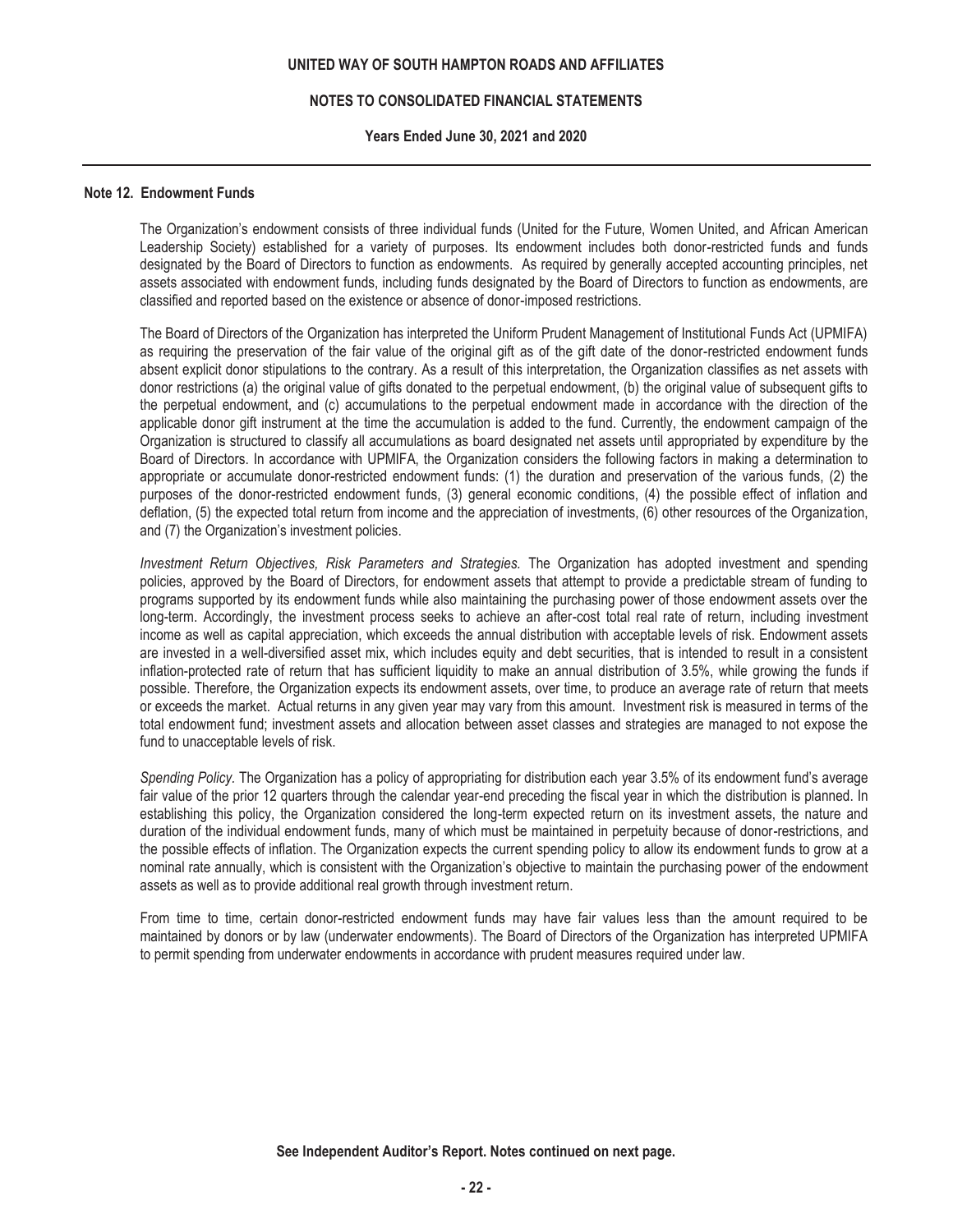## **NOTES TO CONSOLIDATED FINANCIAL STATEMENTS**

## **Years Ended June 30, 2021 and 2020**

#### **Note 12. Endowment Funds (continued)**

Endowment net asset composition by fund type as of June 30, 2021 is as follows:

|                                                                      | <b>Without Donor</b><br><b>With Donor</b><br><b>Restrictions</b><br><b>Restrictions</b> |  |                  |  | <b>Total Net</b><br><b>Endowment</b><br><b>Assets</b> |
|----------------------------------------------------------------------|-----------------------------------------------------------------------------------------|--|------------------|--|-------------------------------------------------------|
| Donor-restricted endowment funds<br>Board-designated endowment funds | ۰.<br>7,337,840                                                                         |  | 32,678,010<br>۰. |  | 32,678,010<br>7,337,840                               |
|                                                                      | 7,337,840                                                                               |  | 32,678,010       |  | 40,015,850                                            |

Changes in endowment net assets as of June 30, 2021 are as follows:

|                                                                                                                             |   | <b>Without Donor</b><br><b>Restrictions</b>     | <b>With Donor</b><br><b>Restrictions</b>        | <b>Total Net</b><br><b>Endowment</b><br><b>Assets</b> |
|-----------------------------------------------------------------------------------------------------------------------------|---|-------------------------------------------------|-------------------------------------------------|-------------------------------------------------------|
| Endowment net assets - beginning of year<br>Contributions<br>Investment return, net<br>Amounts appropriated for expenditure |   | 1,789,590<br>427.968<br>5,584,396<br>(464, 114) | 27,483,781<br>4,916,202<br>352.706<br>(74, 679) | 29,273,371<br>5,344,170<br>5,937,102<br>(538, 793)    |
| Endowment net assets - end of year                                                                                          | Ð | 7,337,840                                       | 32,678,010                                      | 40,015,850                                            |

Endowment net asset composition by fund type as of June 30, 2020 is as follows:

|                                                                      |   | <b>Without Donor</b><br><b>Restrictions</b> |   | <b>With Donor</b><br><b>Restrictions</b> | ו טנמו וזכנ<br>Endowment<br><b>Assets</b> |
|----------------------------------------------------------------------|---|---------------------------------------------|---|------------------------------------------|-------------------------------------------|
| Donor-restricted endowment funds<br>Board-designated endowment funds | S | 1,789,590                                   |   | 27.483.781<br>-                          | 27,483,781<br>1,789,590                   |
|                                                                      | S | 1.789.590                                   | S | 27,483,781                               | 29,273,371                                |

**Total Net**

Changes in endowment net assets as of June 30, 2020 are as follows:

|                                                                                                                           |    | <b>Without Donor</b><br><b>Restrictions</b>    |    | <b>With Donor</b><br><b>Restrictions</b>          |    | <b>Total Net</b><br><b>Endowment</b><br><b>Assets</b> |
|---------------------------------------------------------------------------------------------------------------------------|----|------------------------------------------------|----|---------------------------------------------------|----|-------------------------------------------------------|
| Endowment net assets - beginning of year<br>Contributions<br>Investment loss, net<br>Amounts appropriated for expenditure | \$ | 1,762,550<br>369,075<br>(17, 287)<br>(324,748) | \$ | 21,727,424<br>5,807,963<br>(28, 738)<br>(22, 868) | S  | 23,489,974<br>6,177,038<br>(46, 025)<br>(347, 616)    |
| Endowment net assets - end of year                                                                                        | ۰D | 1,789,590                                      | S  | 27,483,781                                        | \$ | 29,273,371                                            |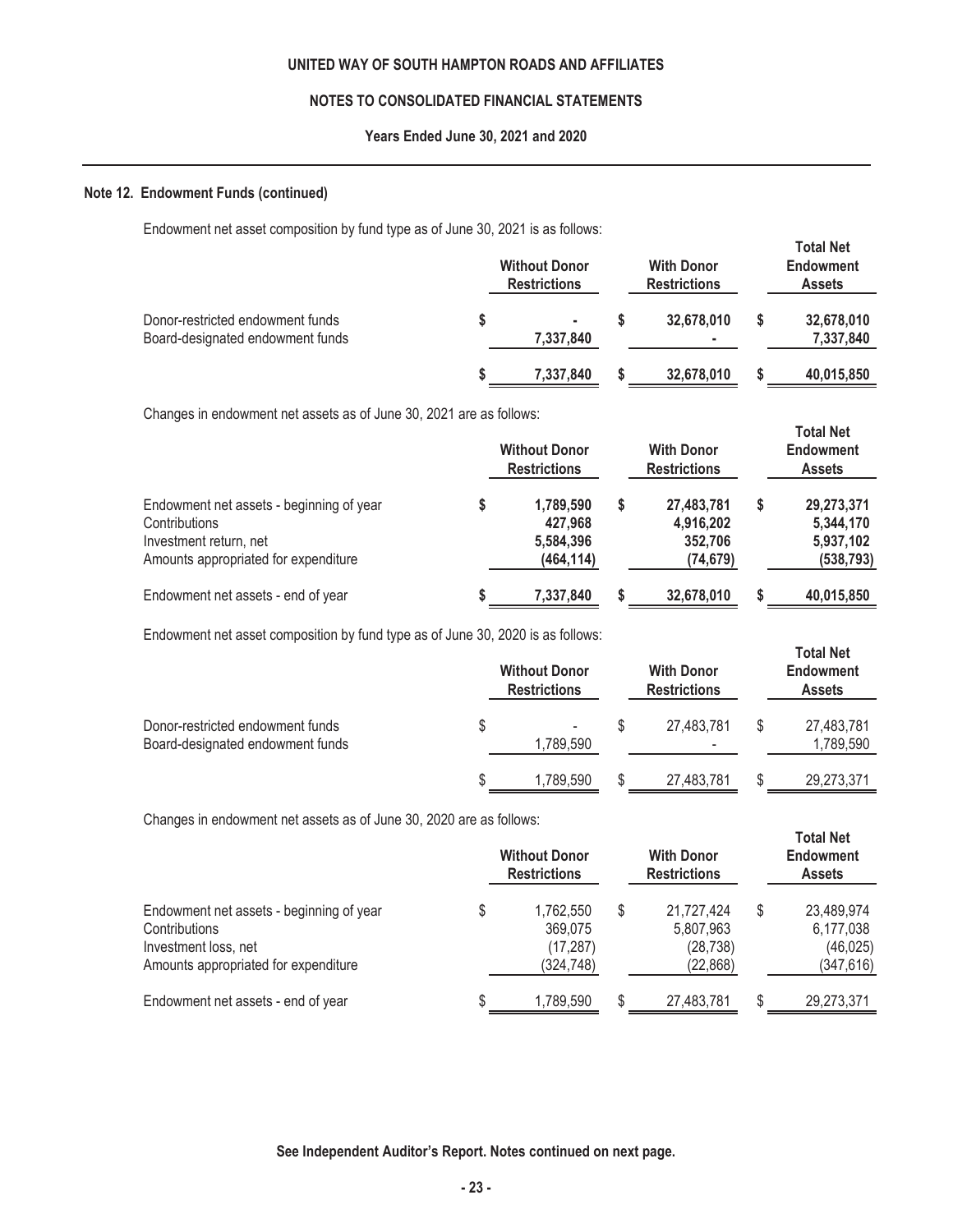#### **NOTES TO CONSOLIDATED FINANCIAL STATEMENTS**

**Years Ended June 30, 2021 and 2020** 

#### **Note 13. Long-Term Debt**

*Paycheck Protection Program note payable – first draw:* 

During April 2020, the Organization received an SBA 7(a) Paycheck Protection Program (PPP) note payable pursuant to the Coronavirus Aid, Relief, and Economic Security Act (CARES Act) administered by the U.S. Small Business Administration (SBA). The PPP loan provided for a \$499,000 unsecured promissory note. Pursuant to the terms of the CARES Act and PPP regulations, all or a portion of the PPP loan may be forgiven. In the event the Organization failed to satisfy the loan forgiveness provisions of the CARES Act and PPP regulations and some or all of the loan was not forgiven, the unforgiven portion of the loan would be considered an obligation of the Organization and paid back in 18 monthly payments of \$28,087 including interest at 1% beginning November 9, 2020. Required payments under the loan agreement would be delayed if the Organization submits its loan forgiveness application timely. If the loan was fully forgiven, the Organization would not be responsible for any payments. If only a portion of the loan was forgiven, or if the forgiveness application was denied, any remaining balance due on the loan would be repaid by the Organization on or before the maturity date of the loan. At June 30, 2020, \$499,000 was outstanding on the note payable. The note payable was forgiven during the year ended June 30, 2021.

#### *Paycheck Protection Program note payable – second draw:*

During February 2021, the Organization obtained a second draw from the SBA Paycheck Protection Program pursuant to the CARES Act. The second draw PPP note payable provides for a \$509,962 unsecured promissory note with interest at 1%. The note payable will mature during February 2026 and all outstanding principal and any accrued but unpaid interest will be due. Pursuant to the terms of the CARES Act and PPP regulations, all or a portion of the PPP note payable may be forgiven. In the event the Organization fails to satisfy the loan forgiveness provisions of the CARES Act and PPP regulations and some or all of the note payable is not forgiven, the unforgiven portion of the loan is considered an obligation of the Organization. Monthly payments of principal and interest will be in an amount sufficient to fully amortize the unforgiven portion of the loan over the remaining term beginning on the payment commencement date, as defined in the agreement, and ending on the maturity date. At June 30, 2021, \$509,962 was outstanding on the note payable.

#### *Vehicle note payable:*

During August 2019, the Organization obtained a \$20,210 note payable for the purchase of a vehicle. Pursuant to the terms of the note agreement, monthly payments of \$390, including principal and interest at 5.79%, are required. The note is secured by the vehicle and is due September 2024. At June 30, 2021 and 2020, \$14,159 and \$17,140, respectively was outstanding on the note payable.

Future maturities required on long-term debt at June 30, 2021 are as follows:

|      | <b>PPP</b><br>Note Payable | <b>Vehicle</b><br><b>Note Payable</b> | Total         |
|------|----------------------------|---------------------------------------|---------------|
| 2022 | \$<br>4,830                | \$<br>3,983                           | \$<br>8,813   |
| 2023 | 135,909                    | 4,220                                 | 140,129       |
| 2024 | 137,286                    | 4,471                                 | 141,757       |
| 2025 | 138,692                    | 1,485                                 | 140,177       |
| 2026 | 93,245                     | ٠                                     | 93,245        |
|      | \$<br>509,962              | \$<br>14,159                          | \$<br>524,121 |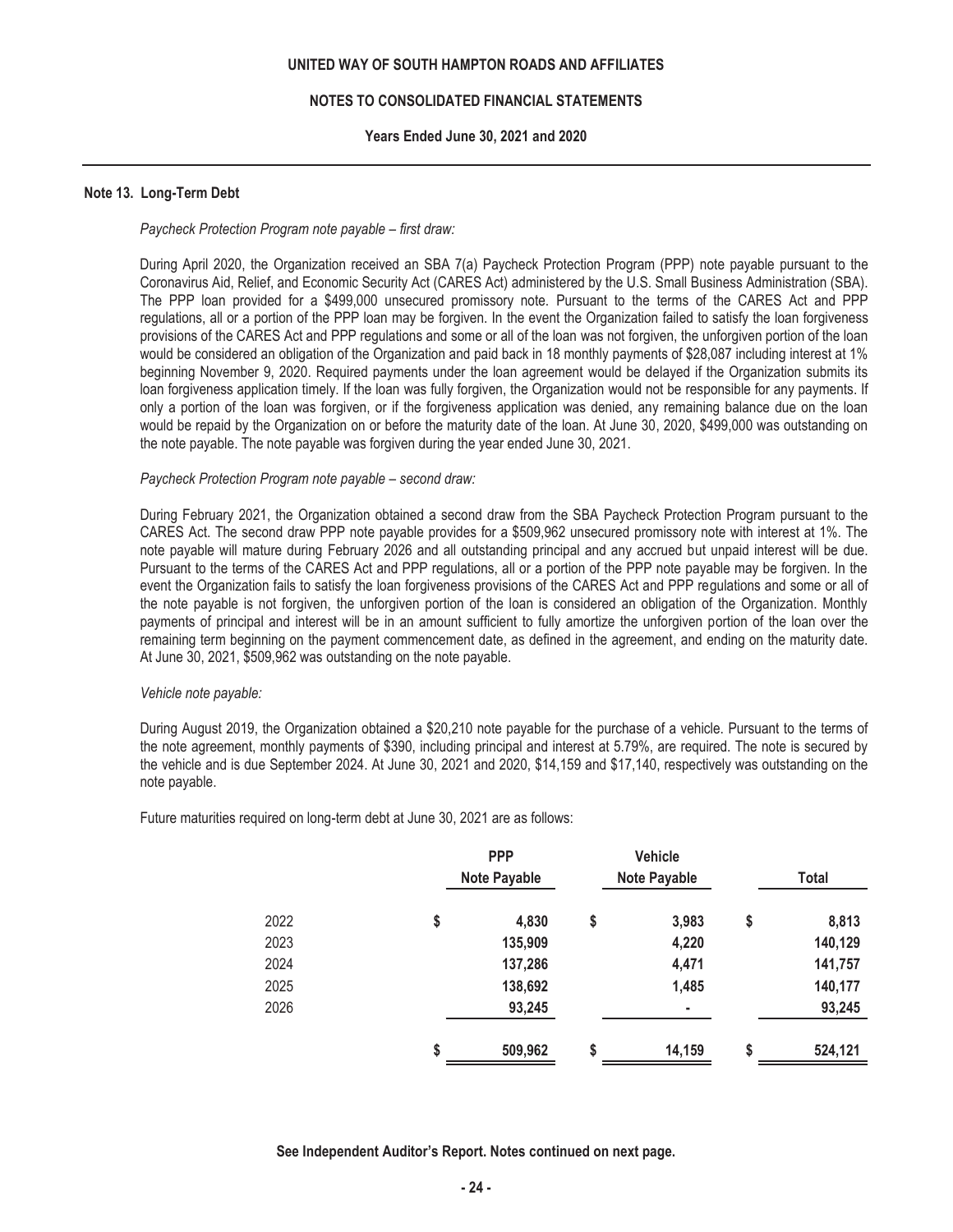## **NOTES TO CONSOLIDATED FINANCIAL STATEMENTS**

**Years Ended June 30, 2021 and 2020** 

#### **Note 14. Risks and Uncertainties**

In March 2020, the World Health Organization declared the global novel coronavirus disease (COVID-19) outbreak a pandemic. As of the date the consolidated financial statements were available to be issued, the Organization's operations have not been significantly impacted by the COVID-19 outbreak. However, management cannot reasonably estimate at this time the specific extent, duration, or full impact that the COVID-19 pandemic will have on its financial condition, collections and operations.

## **Note 15. Subsequent Events**

The Organization has evaluated all subsequent events through October 13, 2021, which is the date these consolidated financial statements were available to be issued.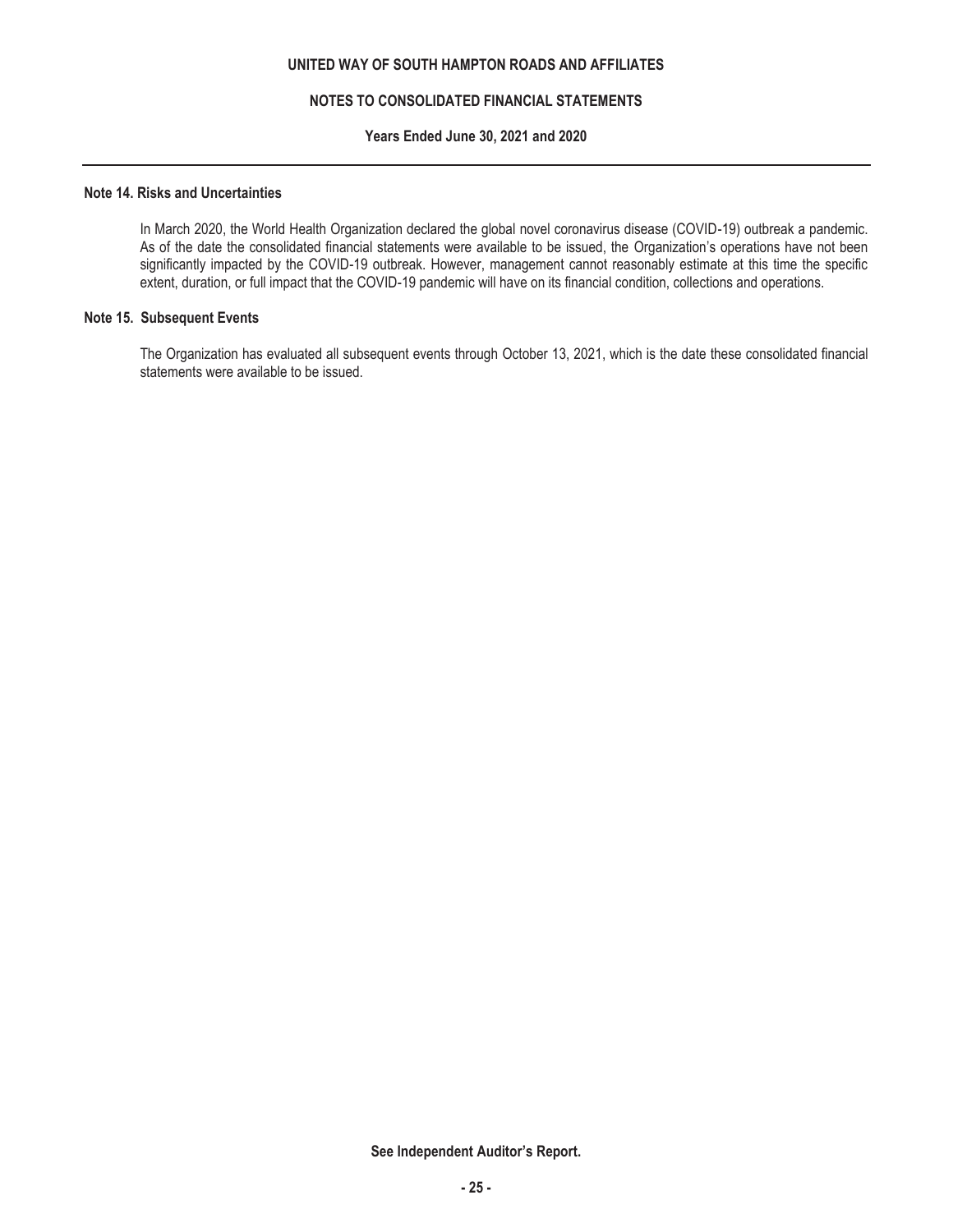# **SUPPLEMENTAL INFORMATION – CONSOLIDATED SCHEDULE OF DISTRIBUTIONS TO AGENCIES (UNAUDITED)**

## **Year Ended June 30, 2021**

| <b>Ability Center</b>                                            | S<br>10,000 |
|------------------------------------------------------------------|-------------|
| <b>Access College Foundation</b>                                 | 10,000      |
| American Cancer Society                                          | 10,000      |
| An Achievable Dream                                              | 64,239      |
| Aragona Pembroke Little League                                   | 10,000      |
| <b>Armed Services YMCA</b>                                       | 83,775      |
| Young Audiences Arts for Learning                                | 19,895      |
| Authentic Apparel Clothing Company Youth Foundation Incorporated | 10,000      |
| Back Bay Wildlife Guild                                          | 10,000      |
| <b>Back Bay Restoration Foundation</b>                           | 10,000      |
| Beach Boyz Wrestling                                             | 10,000      |
| <b>Black Brand</b>                                               | 10,000      |
| Boy Scouts of America Tidewater Council                          | 46,337      |
| Boys & Girls Clubs                                               | 440,419     |
| Boys Choir of Hampton Roads                                      | 10,000      |
| Catholic Charities of Eastern Virginia                           | 156,565     |
| Chesapeake Care Free Clinic                                      | 35,000      |
| Chief Petty Officer Scholarship Foundation                       | 10,000      |
| Child Abuse Program                                              | 100,000     |
| Children's Harbor                                                | 356,458     |
| Children's Hospital of the King's Daughters                      | 10,000      |
| CHIP of South Hampton Roads                                      | 108,947     |
| Christian Outreach, Isle of Wight                                | 20,433      |
| Circle A Home For Horses                                         | 10,000      |
| <b>Clever Communities in Action</b>                              | 10,000      |
| <b>Communities in Schools</b>                                    | 10,000      |
| Contemporary Art Center                                          | 10,000      |
| Davis Corner Volunteer Fire Department & Rescue Squad, Inc.      | 10,000      |
| Eastern Virginia Medical School                                  | 25,000      |
| <b>Eggleston Services</b>                                        | 50,806      |
| Foodbank of South Eastern Virginia                               | 54,684      |
| ForKids                                                          | 173,420     |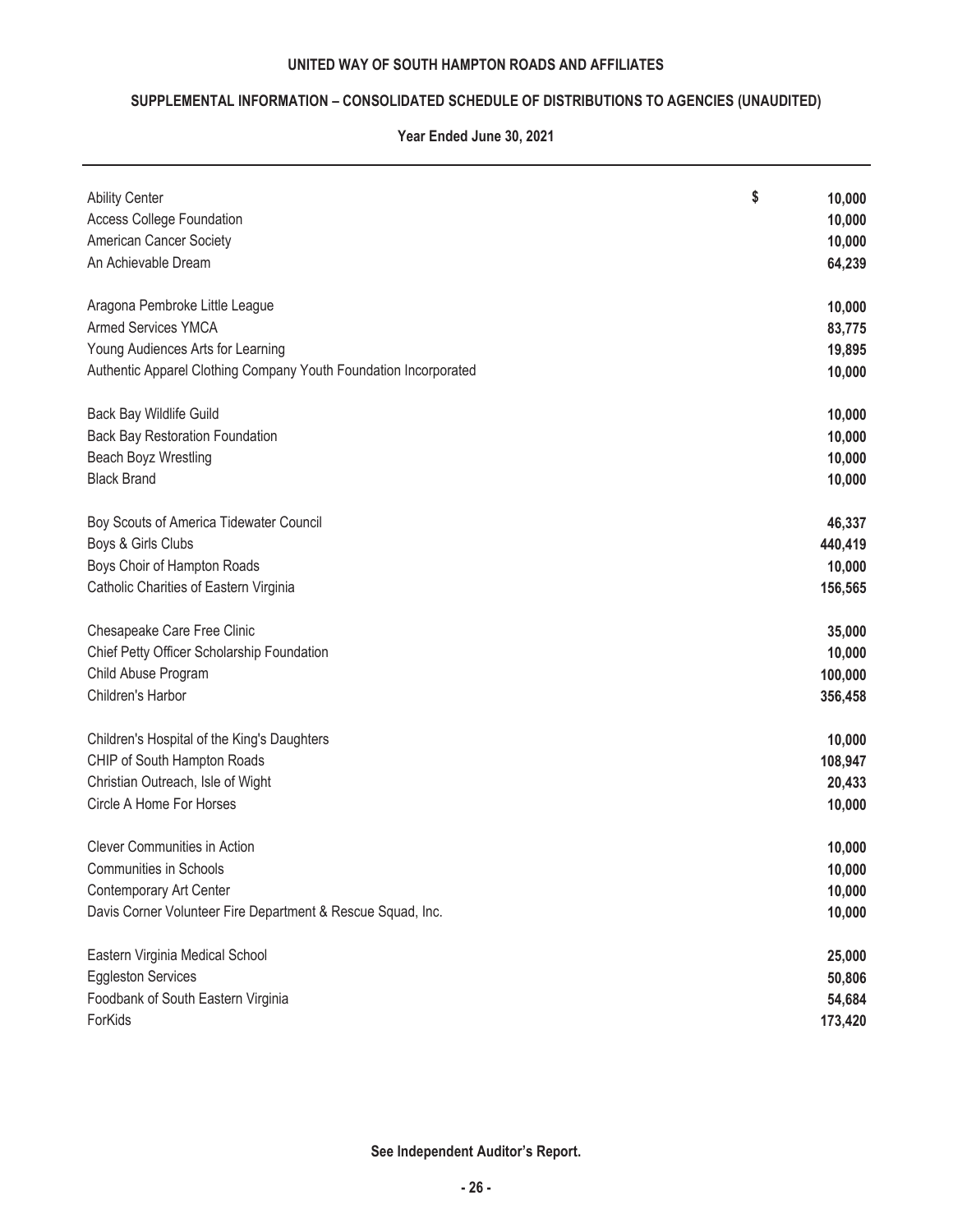# **SUPPLEMENTAL INFORMATION – CONSOLIDATED SCHEDULE OF DISTRIBUTIONS TO AGENCIES (UNAUDITED)**

## **Year Ended June 30, 2021**

| Friends of Ferry Plantation House, Inc.                | 10,000  |
|--------------------------------------------------------|---------|
| Friends of the Ports Juvenile Court                    | 6,927   |
| Genieve Shelter                                        | 10,000  |
| Girl Scout Council of the Colonial Coast               | 49,161  |
| Girls on the Run                                       | 50,510  |
| Green Run Collegiate Academy Foundation                | 10,000  |
| Habitat for Humanity South Hampton Roads               | 10,000  |
| Hampton Roads Chess Association                        | 10,000  |
| Hampton Roads Community                                | 56,817  |
| Hampton Roads Soccer Council                           | 10,000  |
| Hampton Roads Youth Hockey Association                 | 10,000  |
| Help and Emergency Response Shelter                    | 156,607 |
| Hermitage Museum and Gardens                           | 10,000  |
| Hope House Foundation, Inc.                            | 35,000  |
| Horizons                                               | 39,579  |
| I. Sherman Greene Chorale Inc.                         | 10,000  |
| Jewish Family Services                                 | 101,639 |
| Judeo-Christian Outreach Center                        | 85,481  |
| Junior Achievement of Greater Hampton Roads            | 10,000  |
| Legal Aid of Eastern Virginia                          | 30,156  |
| Men of Faith                                           | 10,000  |
| <b>Mercy Medical Angels</b>                            | 10,000  |
| Military Aviation Museum                               | 10,000  |
| Mount Lebanon Missionary Baptist Church                | 10,000  |
| National Alliance on Mental Illness - Coastal Virginia | 10,000  |
| Navy League of the U.S. Hampton Roads                  | 10,000  |
| New Vision Youth Services, Inc.                        | 10,000  |
| Open Altar Ministries                                  | 10,000  |
| Outreach for Christ, Inc                               | 10,000  |
| Penin Metro Y (Luter Family YMCA)                      | 9,736   |
| Philippine Nurses Association of Virginia, Inc.        | 10,000  |
| Prime Plus (Norfolk Senior Center)                     | 28,045  |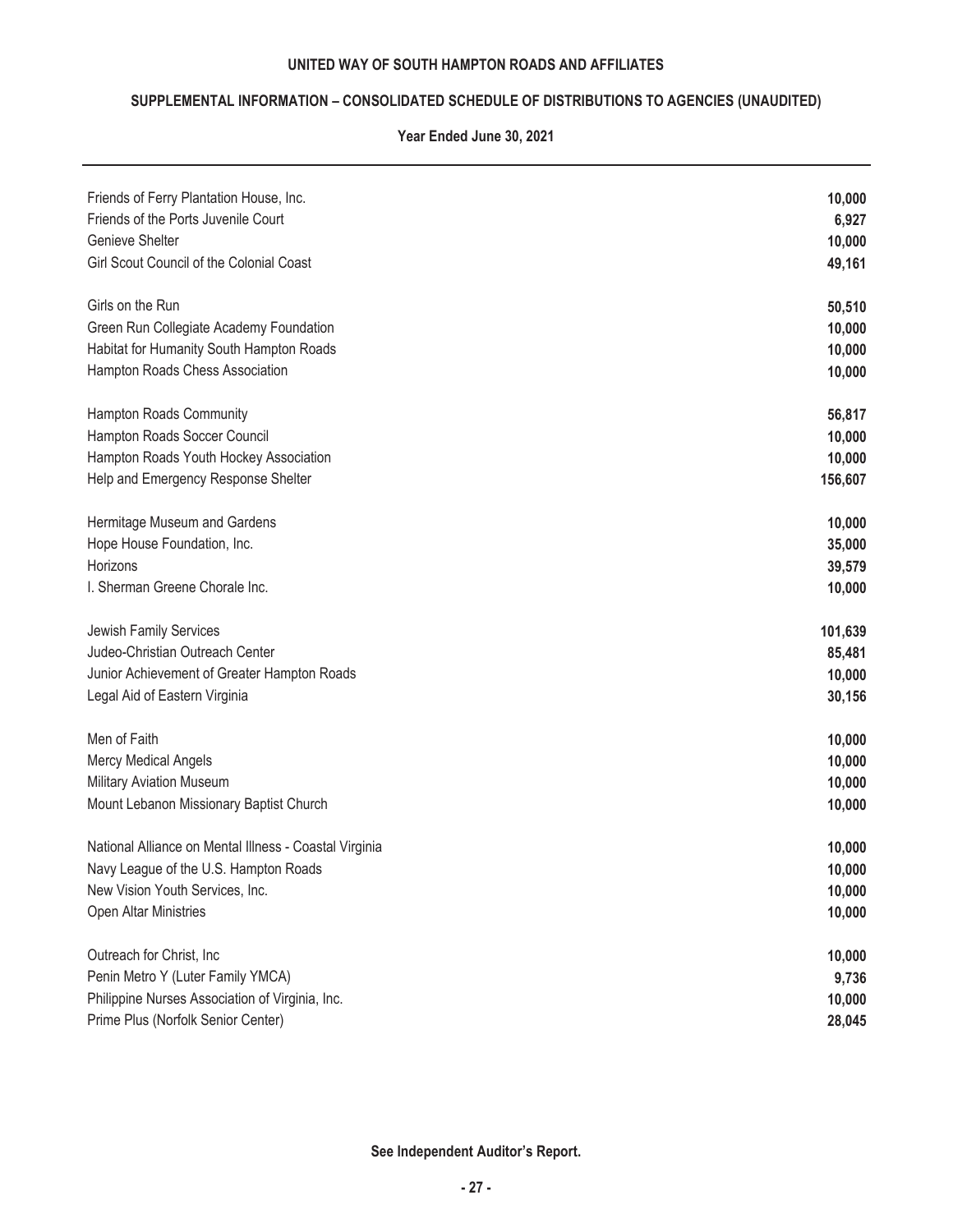# **SUPPLEMENTAL INFORMATION – CONSOLIDATED SCHEDULE OF DISTRIBUTIONS TO AGENCIES (UNAUDITED)**

## **Year Ended June 30, 2021**

| <b>REACH</b>                                               | 18,114  |
|------------------------------------------------------------|---------|
| Retail Alliance Foundation                                 | 10,000  |
| Salvation Army, Hampton Rds                                | 230,696 |
| Salvation Army, Portsmouth                                 | 23,747  |
| Salvation Army, Suffolk                                    | 35,947  |
| Samaritan House                                            | 149,200 |
| Senior Services of Southeastern Virginia                   | 75,908  |
| Seniors Unlimited Lifestyles Inc                           | 10,000  |
| Seton Youth Shelter                                        | 43,260  |
| <b>Shining Light Homes</b>                                 | 10,000  |
| Southside Boys and Girls Clubs                             | 219,987 |
| <b>Survivor Ventures</b>                                   | 35,000  |
| Symphonicity: The Symphony Orchestra of Virginia Beach     | 10,000  |
| The Children's Center                                      | 56,796  |
| The Eliza Hope Foundation                                  | 10,000  |
| The Hurrah Players                                         | 10,000  |
| The LGBT Center                                            | 122,560 |
| The Planning Council                                       | 10,000  |
| The Up Center                                              | 607,962 |
| <b>Tidewater African Cultural Alliance</b>                 | 10,000  |
| <b>Tidewater Arts Outreach</b>                             | 10,000  |
| <b>Todd Rosenlieb Dance</b>                                | 10,000  |
| United Jewish Federation of Tidewater                      | 10,000  |
| Urban League                                               | 4,167   |
| VB Home Now                                                | 10,000  |
| <b>VBCERT</b> Foundation                                   | 10,000  |
| ViBe District Virginia Beach                               | 10,000  |
| Virginia Aquarium & Marine Science Center Foundation, Inc. | 10,000  |
| Virginia Arts Festival                                     | 10,000  |
| Virginia Beach Art Center Inc.                             | 10,000  |
| Virginia Beach Community Development Corporation           | 10,000  |
| Virginia Beach Events Unlimited, Inc.                      | 10,000  |